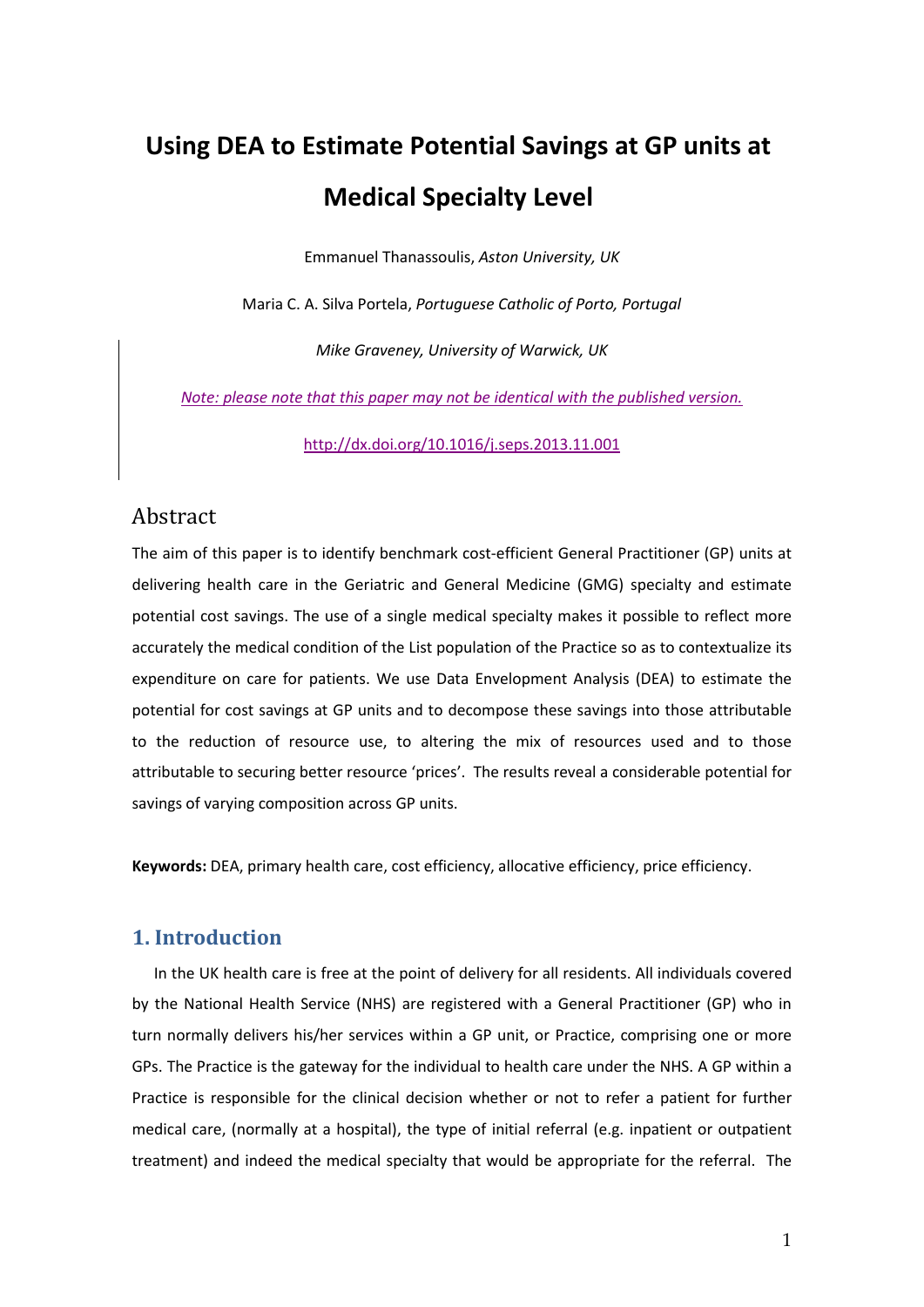(primary) medical diagnosis associated with a referral would place the patient in a 'Healthcare Resource Group' (HRG) and the care provider - generally a hospital - will be compensated then by the Primary Care Trust (PCT) at the tariff applicable to that HRG. It is clear therefore that the costs incurred by a PCT for medical care of the patients it covers depend crucially on the clinical pathways the GPs decide upon. This study in effect captures the economic consequences of varying GP choices on pathways, controlling for disease weight, under an implicit assumption that patient outcomes are not compromised albeit they may be reached by alternate pathways.

Our analysis in this paper follows the work initiated in Thanassoulis et al. (2012) where 75 GP units have been compared on referral and drug prescription costs. In that paper overall inpatient referrals, outpatient referrals and drug prescription costs were compared amongst GP units controlling for their list population characteristics. The focus on referrals relates to the fact that the way physicians approach such treatment influences several aspects of patient care, including its quality and cost. As mentioned in Barnett et al (2011), in a survey comparing referral decisions of specialist and primary care physicians, different physicians have different reasons for choosing their referral partners. (In their study they found, for example, that primary care physicians were more likely to be concerned with patient access than specialist doctors).

In Thanassoulis et al. (2012) the aim was to understand how Practices compare with each other on costs and volumes of referrals and drug prescriptions. Although differing costs amongst Practices were contextualised by the characteristics of the list population served, those characteristics reflect only indirectly their actual health needs. In order to try to account for the health needs of the people served by the Practice more directly, we need to know the type of diseases they had and the complexity and severity of the condition they presented at the point the Practice decided on a treatment pathway. However, the disease types are varied and for clinical and accounting purposes they are classified in this study into 11 clinical specialties. In addition, within each specialty patients entering the hospital are assigned a primary diagnostic (ICD –International Classification of Diseases) code. It is this code which is principally responsible for placing them within a HRG which in turn determines the financial remuneration or payment the care provider will get for the patient episode concerned. In the UK there are several hundred HRGs onto which several thousand ICDs are mapped. Base tariffs for patient (or more precisely 'consultant') episodes within each HRG are set nationally by the Department of Health.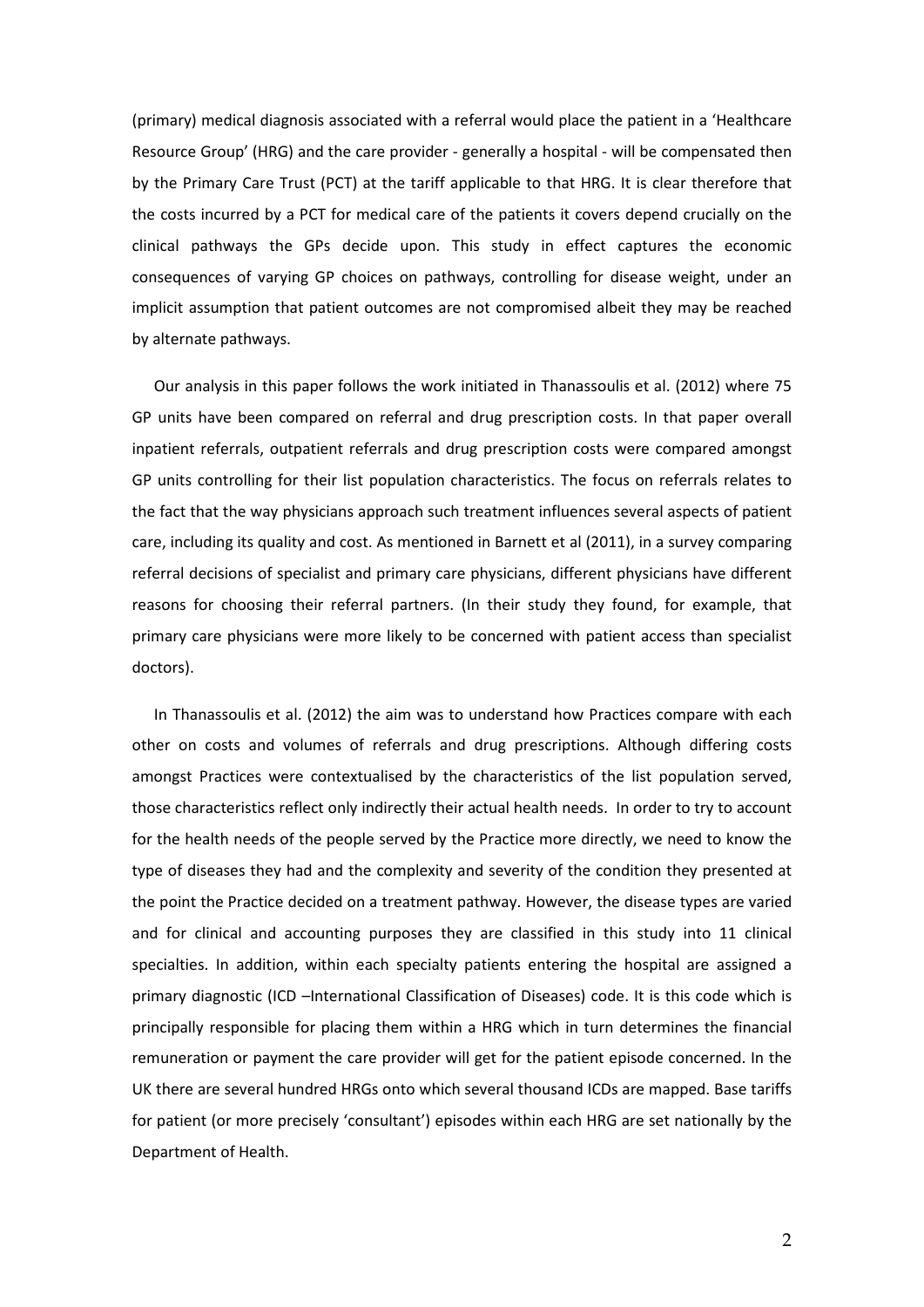In order to account for the varied health needs of the population, we undertake in this paper a comparative analysis of costs of Practices (we are modeling particularly inpatient and outpatient referrals costs and drug prescription costs) for one particular medical specialty. The specialty analysed is the **General Medicine and Geriatrics** (GMG) combined specialty. This is amongst the specialties representing the highest percentage of the total costs of a Practice. (It represents on average about 22% of total inpatient costs of a Practice and 12% of its total outpatient referral costs.)

Controlling for the GMG related disease weight of each Practice we identify three potential components of cost savings: savings through reducing the volumes of referrals and drugs, savings through switching between types of referrals and/or drugs, and savings through securing a better unit cost profile for referrals and drugs. The latter component may appear counter-intuitive given that most payments for referrals and drugs are standardized and based on 'Payment by Results' (PbR) national tariffs. Nevertheless Practices can to an extent affect unit costs by better targeting providers at referral stage. For example, indicating accurately the disease code applicable to a referral will avoid a referred patient undergoing a second diagnosis in hospital to correct a poorly specified initial one, for which nevertheless a fee would still be paid by the PCT. Similarly, a Practice may press for prompt hospital discharge to reliable family care where applicable thus reducing length of stay and avoiding the possibility of hospital complications and surcharges on the national tariffs.

We use Data Envelopment Analysis (DEA) to compute the potential cost savings at each Practice as we progressively relax the assumptions about the possibility of switching between types of referral and drug use, and introduce the notion of potentially improving on unit costs at each Practice. An implicit assumption is made in our analysis: that Practices deliver similar levels of quality of health care where clinical outcomes are concerned. It is noted that in the context of this study quality of care relates only to the service the Practice provides in terms of referring a patient when appropriate and/or prescribing drugs. It does not relate to the quality of care the patient ultimately receives in hospital and the consequent clinical outcomes. Our approach to an extent captures quality of care where costs are concerned. If the Practice refers when it should not this will show up as cost inefficiency in our model but it will not capture additional discomfort to the patient undergoing potentially unnecessary tests. If the Practice does not refer when it should then this can ultimately result in an emergency admission which again can show up as higher cost than a planned admission to hospital but again the potential damage to the patient through delayed treatment is not captured. In the case of Practice-prescribed drug treatment our model does not capture the potential ill effects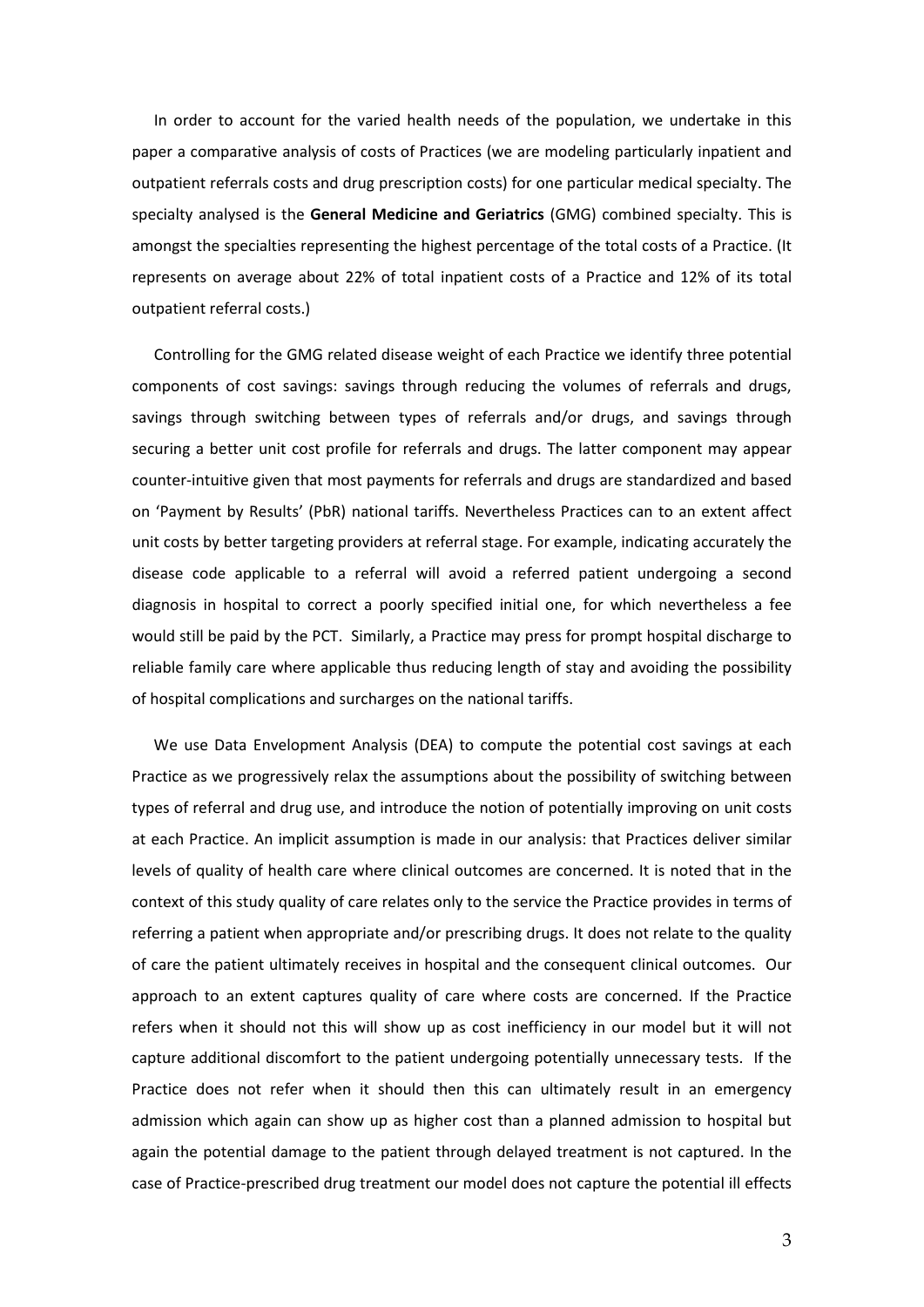of unsuitable drug treatments but it does capture uneconomic drug prescription. Thus while the model does capture the quality of care in terms of its impact on costs it does not capture impact on the clinical condition of the patient and in that sense we need to assume that Practices deliver similar quality of care in terms of medical outcomes. As variables relating to clinical outcomes were not available to us, we have left quality of clinical care issues to be addressed in future research.

This paper is structured as follows: In Section 2 we present some previous studies on primary health care efficiency, analyzing with some detail those that most closely relate to the approach presented in this paper. In Section 3 we present the models used, and in Section 4 the results for 75 GP units analysed. Section 5 concludes the paper.

## **2. Related Literature**

Health studies can be undertaken at several levels of analysis (e.g. patient, service department, hospital, primary care units, health districts, etc.). In his most recent literature review in this area, Hollingsworth (2008) reports that 50% of health applications concern hospitals and only about 10% concern primary care (in a total of 17 studies). In Amado and Dyson (2008) a literature review on primary health care applications is undertaken and the authors report about 21 studies using the DEA methodology.

The studies on primary care have mainly looked at the efficiency of providing the health service, i.e. the efficiency of translating resources available (staff, materials and technology) into health intermediate outputs (such as consultations and treatments of various types). Examples of such studies include Szczepura et al. (1993), Zavras et al. (2002) or Amado and Santos (2009). This type of studies can be seen as addressing health care provision from a managerial perspective (as termed by Chilingerian and Sherman, 2004) as opposed to a clinical perspective, where the focus is on analyzing how a Practice utilizes the minimal quantity of clinical resources (such as consultations, referrals, treatments, and drugs) to achieve a constant quality outcome, when caring for patients with similar diagnosis complexity and severity. These perspectives embody two important concepts in health contexts: that of outputs or intermediate outputs (related to the quantity of care provided) and that of outcomes (related to the quality of care provided) (see Donabedian, 1980). Typically the transformation of inputs into intermediate outputs is seen as an efficiency assessment and the transformation of intermediate outputs into outcomes is seen as an effectiveness assessment. Amado and Dyson (2009) complement these perspectives with a third perspective of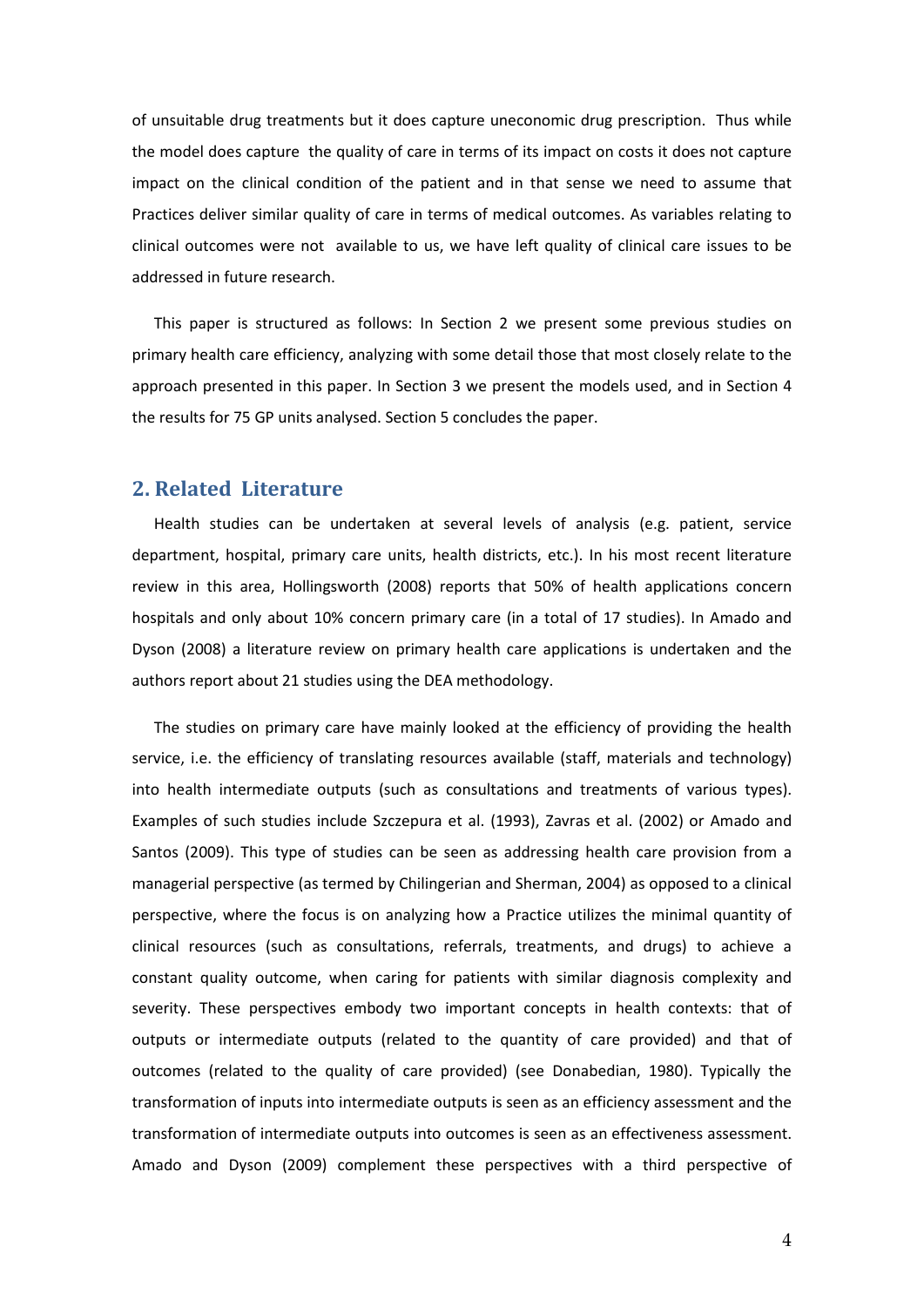assessment related to equity. For that purpose, they define in addition to inputs, intermediate outputs, and outcomes, also local needs. The comparison between the services provided (intermediate outputs) and the local needs yields a measure of relative equity across Practices.

A number of studies, e.g. Salinas-Jimenez and Smith (1996), Luoma et al. (1996), Puig-Junoy and Ortún (2004), Staat (2003, 2011), Sørensen et al. (2009), and Thanassoulis et al. (2012) have adopted a cost perspective for the assessment of GP units, which can be seen as an additional perspective of analysis relative to the managerial and clinical perspectives noted above. All these studies have compared the costs of providing the service (like referral or medication costs), controlling for certain characteristics of the patients concerned such as age, gender, or level of deprivation. For example, Sørensen et al. (2009) used as a control variable the population served by the Practice divided into 22 categories reflecting age, gender, education and employment. These 'output' measures are not intermediate outputs or outcomes as reported above, but they work as control variables for undertaking cost comparisons between Practices.

There are not many studies on primary care that focus on the analysis of a single specialty. Specialty or disease level analysis is more frequent in hospital studies, where the complexity and heterogeneity of services offered and patients treated recommends the benchmarking of similar hospital units (like obstetrician departments in Laudicella et al., 2010, or intensive care units (ICU) in Puig- Junoy, 1998 or Dervaux et al., 2009) or groups of diseases (e.g. like diabetes in Kristensen et al., 2010, or the DRG - Heart Failure and Shock in Dismuke and Sena, 2001). Some examples of studies in primary care focusing on a given specialty/disease are Linna et al. (2003), who analysed oral health care in Finnish health centers through a DEA method, Amado and Dyson (2009), who analysed diabetes in primary care in the UK using DEA, Thanassoulis et al. (1995) who used DEA to assess the provision of perinatal care in district health authorities in the UK, or Ozcan (1998) who used DEA to assess otitis media treatment by primary care physicians in the US. Even if these studies focus on a particular disease they still use different levels of analysis: physicians in Ozcan (1998), district health authorities in Thanassoulis et al. (1995), and health centers in Linna et al. (2003) and Amado and Dyson (2009). Given the differences in the assessed disease in each of the above studies, the input/output specifications are also different and are not indeed comparable. In some of these specialty/disease studies a managerial perspective of analysis was used, where inputs related to full time equivalent doctors and nurses dedicated to the disease (e.g. Linna et al, 2003, Amado and Dyson, 2009, Thanassoulis et al., 1995). The outputs used varied by disease or specialty. They related to the number of patients or visits to dentists in Linna et al. (2003), the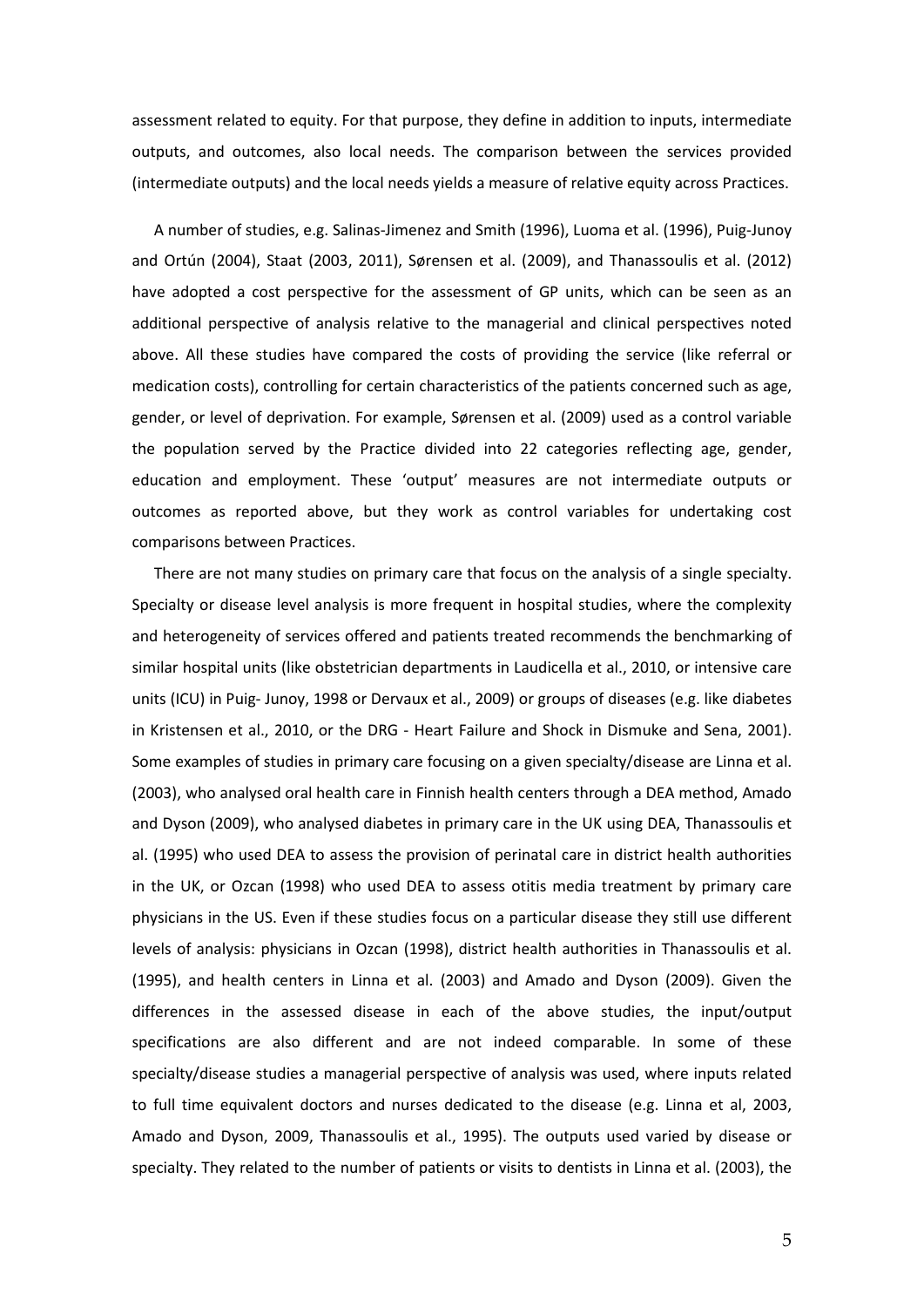number of diabetics with a complete annual review, on targeted anti-hypertensive medication and on target statins in Amado and Dyson (2009), and to the number of birth episodes, of deliveries, of abortions, of special care consultants episodes, and of intensive care consultant episodes in Thanassoulis et al. (1995). A clinical perspective of analysis was also followed in Amado and Dyson (2009) where the authors used the above mentioned outputs as inputs of a DEA model, whose outcomes were the number of diabetics with blood pressure, blood glucose and blood cholesterol under control. Thanassoulis et al. (1995) were amongst the first to consider some outcomes in the analysis, but did that in a single model rather than through two separate models as done in Amado and Dyson (2009) (and advocated in Chillingerian and Sherman, 2004). They considered service quality variables related to number of very satisfied, and number of satisfied mothers with the service, and a variable relating to the quality of the medical outcome: survival rate of babies at risk. Ozcan (1998), on the other hand, used a set of inputs that relate to a clinical perspective, but on the output side of the analysis he did not use outcome measures, but variables that reflected the severity weight of the treated patients (number of low severity, medium severity and high severity patients). Inputs of the analysis were intermediate outputs relating to the number of visits to the primary care physician and to the specialist, the number of inpatients, and the number of prescriptions and laboratory procedures. Our analysis follows more closely the approach of Ozcan (1998) in the sense that we also use some proxies for controlling for the severity of patients treated at the GMG specialty, but on the input side we are concerned with referrals and drug prescriptions volumes and costs.

#### **3. DEA Models Used**

The aim of our study was to identify potential cost savings at 75 Practices in providing care for patients with medical conditions treated within the General Medicine and Geriatrics (GMG) clinical specialty. The savings were to be identified as in Thanassoulis et al. (2012) as we progressively relax the assumptions about available potential trade-offs between type of referral and drugs and also exploiting flexibilities in securing better unit costs for referrals and drugs. We used DEA for estimating the potential savings. The identification of the input-output variables to be used is detailed in the next section. We use generic variables in this section in order to present the DEA models used.

Consider for Practice j (j = 1, ..., n) a vector  $\mathbf{x}_i = (x_{1i}, x_{2i},..., x_{mi})$  reflecting *m* inputs consumed for producing a vector of *s* outputs  $\mathbf{y}_i = (y_{1i}, y_{2i}, ..., y_{si})$ . Consider also, that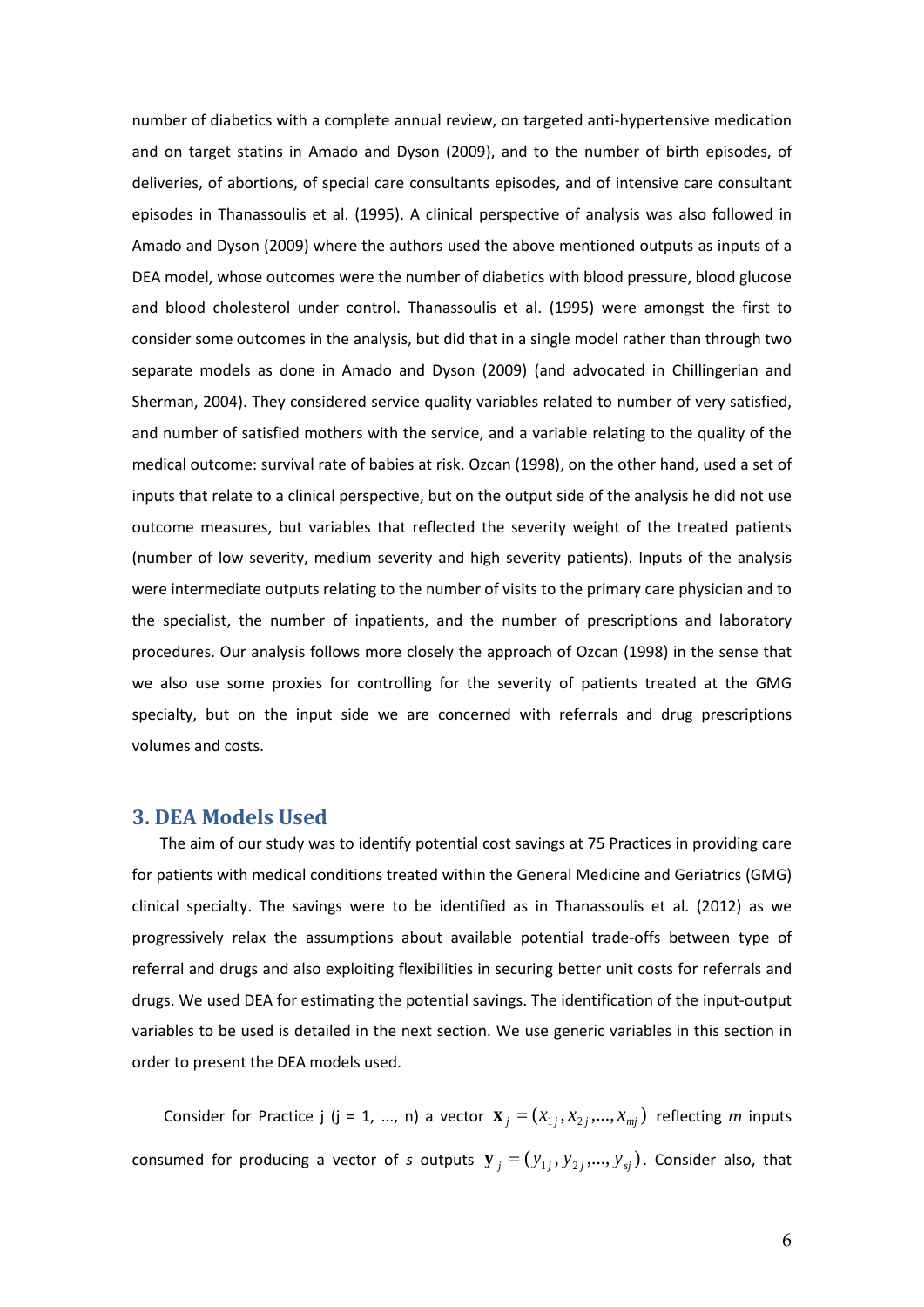prices of inputs are known and given for Practice j by a vector  ${\bf p}_i = (p_{1i}, p_{2i},..., p_{mi})$ . To estimate savings through simply reducing input quantities we used the model in (1). This yields in DEA terms the " Technical efficiency" for Practice *o* in the form of the optimal value θ\* of θ. Note that the model in (1) assumes variable returns to scale (VRS) which is a realistic assumption in our study as will be clear when we detail the input-output variables.

$$
\underset{\theta,\lambda_j}{Min} \left\{ \theta \, \big| \sum_{j=1}^n \lambda_j x_{ij} \leq \theta x_{io}, \sum_{j=1}^n \lambda_j y_{rj} \geq y_{ro}, \sum_{j=1}^n \lambda_j = 1, \lambda_j \geq 0 \right\} \tag{1}
$$

The optimal value θ\* in (1) , indicates the degree of cost savings that Practice *o* can achieve by reducing input volumes radially, without compromising the level of outputs produced.

To estimate potential savings taking into account not only the quantities of inputs used but also their unit costs we solved the classical "cost efficiency" DEA model reproduced in (2). In this model for Practice  $o$  we determine the levels of the input quantities  $x_i$  that would minimize the aggregate cost C of delivering its output levels  $y_0$ . The model maintains as in (1) the assumption of variable returns to scale.

$$
\underset{x_i, \lambda_j}{Min} \bigg\{ C = \sum_{i=1}^{m} p_{io} x_i \, \big| \sum_{j=1}^{n} \lambda_j x_{ij} \le x_i, \sum_{j=1}^{n} \lambda_j y_{ij} \ge y_{ro}, \sum_{j=1}^{n} \lambda_j = 1, \, \lambda_j, x_i \ge 0 \bigg\}
$$
 (2)

The model leads to the measure of "Cost efficiency" of Practice *o* as the ratio between the minimum cost (derived from (2)) ( $C^*$ ) and observed cost, ( $C^*/C^0$ ). Cost efficiency can be decomposed into technical and allocative efficiency. The latter is computed as: cost efficiency/technical efficiency.

Allocative efficiency measures the savings that are feasible after a Practice achieves full technical efficiency as determined in model (1). These additional savings can result by a Practice aligning the mix of inputs (and not just reducing pro rata their volumes) more in line with observed input prices.

Model (2) implicitly takes input prices as exogenously fixed. However, if we assume that a Practice can to an extent avail itself of input prices that might be more favourable for lowering the aggregate cost of its outputs than its current prices, then additional savings might be possible. To identify the potential for such savings we solved model (3). This model leads to the measure of the "*price efficiency"* of Practice *o.* In model (3), (introduced in Thanassoulis et al. (2012) and inspired by Tone and Tsutsui (2007)),  $C_i^T = p_i x_i^*$  represent component costs, the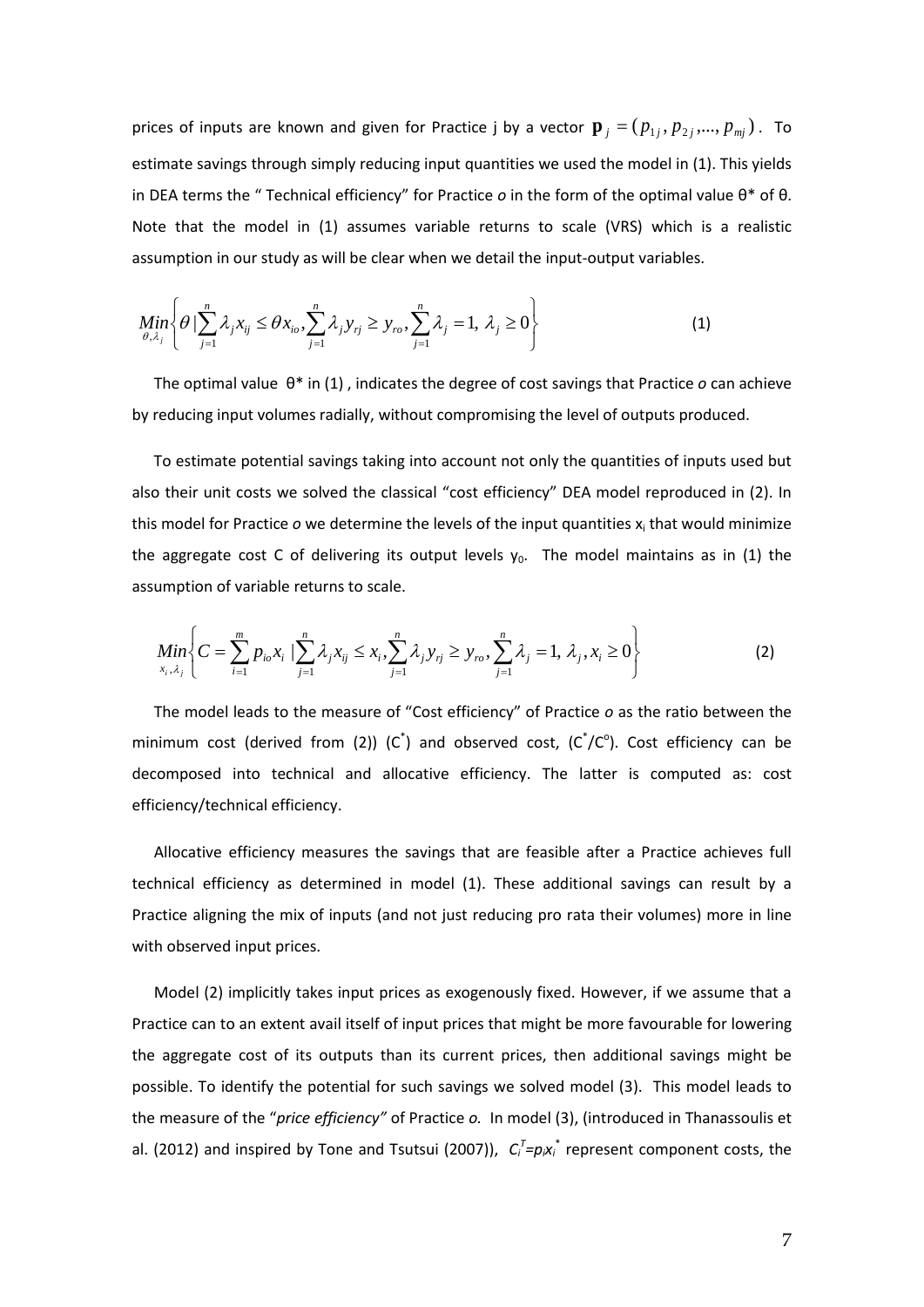ith relating to input i, using the level  $x_i^*$  of input i as derived from the cost minimizing model in (2).

$$
\underset{C_i,\lambda_j}{Min} \Biggl\{ \sum_i C_i \mid \sum_{j=1}^n \lambda_j C_{ij}^T \leq C_i, \sum_{j=1}^n \lambda_j y_{rj} \geq y_{ro}, \sum_{j=1}^n \lambda_j = 1, \lambda_j \geq 0 \Biggr\}
$$
 (3)

Let the optimal objective function value in (3) be  $C^*$ . It is easily seen that  $C^* \leq C$ . If  $C^* < C^*$ then model (3) has identified savings beyond those identified by model (2). These savings would be consequent on altering input prices and input mix simultaneously. There is no easy way to disentangle the effects of input price and mix alterations. Given that model (2) exhausts savings attainable through altering input volumes and mix to exploit observed prices at the Practice we will attribute any further savings identified by model (3) to input price changes though acknowledging that the savings could also be the result of input volume mix as well as input price changes. However, the volume mix changes at this stage are consequent to input price changes and so in a sense all savings identified by model (3) are the result of input price changes.

Note that overall cost efficiency is  $C^{**}/C^o$ , the denominator being the observed cost at Practice *o*. This ratio can be seen as the product of cost efficiency defined earlier as  $C^*/C^o$ ,

and "**price efficiency"** defined as  $C^{**}/C^*$ , since we have:  $\frac{C}{C^o} = \frac{C}{C^o} \times \frac{C}{C^*}$ \*\*  $\bigcap^*$   $\bigcap^{**}$ *C C C C C C*  $\frac{\partial}{\partial t} = \frac{\partial}{\partial t} \times \frac{\partial}{\partial t}$ .

### **4. Identifying inputs and outputs at the GMG Specialty Level**

The analysis at the specialty level revealed some challenges in identifying inputs and outputs, partly because the data needed is not generally available at specialty level. [Table 1](#page-8-0) shows the input-output variables that were ultimately identified for assessing the GMG specialty of Practices. We detail here their definition and derivation.

On the left column under 'Inputs' we show the modelled costs. These are broken down to the three main types of cost a GMG patient can incur. That is, as an inpatient at some hospital, as an outpatient at some hospital and through drug treatment outside hospital, though this may be as a follow up of a spell as an in or out patient. We use these variables in turn as volumes or costs of referrals depending on whether technical or cost efficiency is being assessed. We have used the actual rather than tariff unit cost because we want to identify any potential savings in actual rather than tariff expenditure. Despite the PbR tariff system,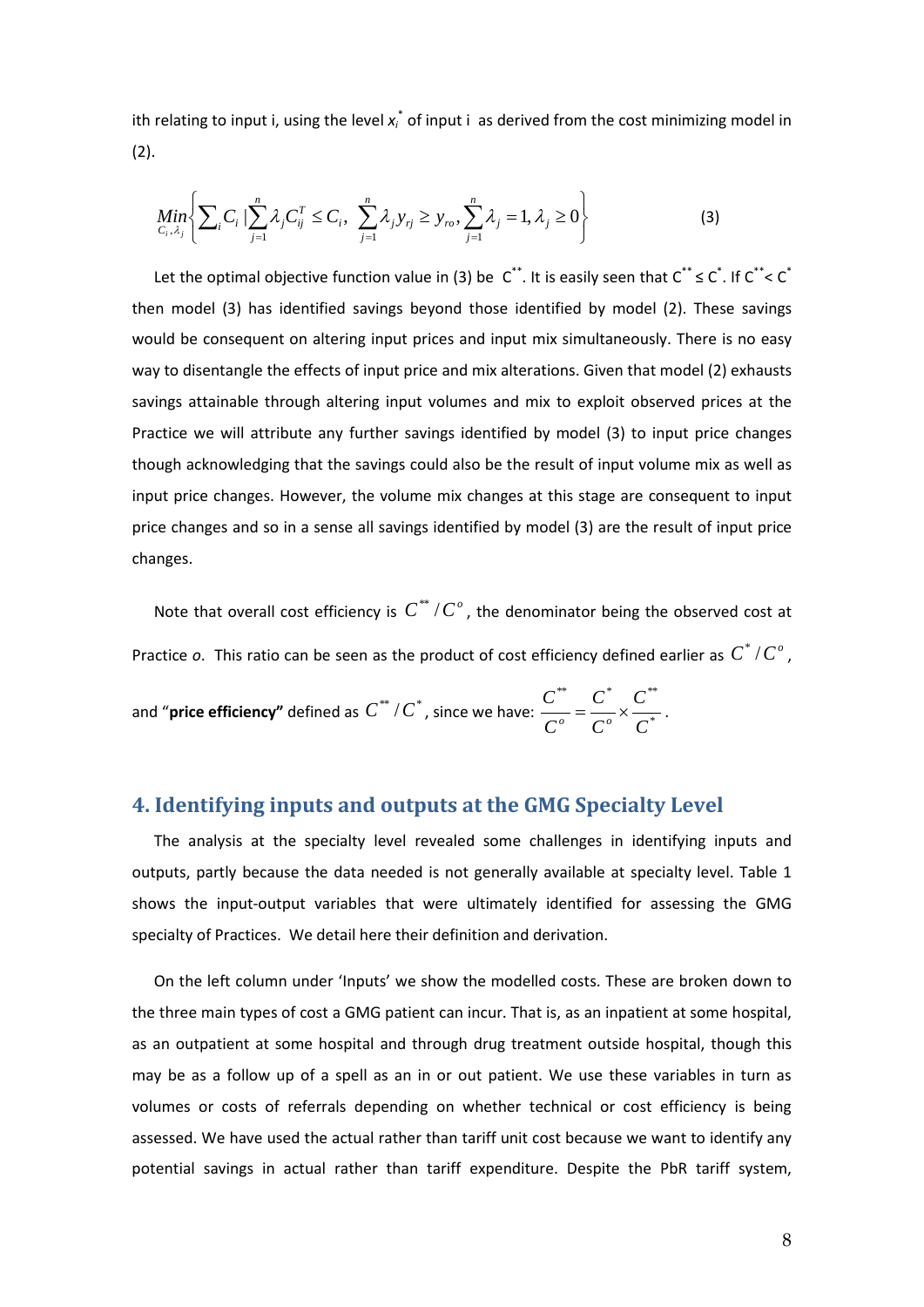contractual arrangements with provider hospitals can mean that a PCT pays in some instances a different amount to what the PbR tariff would dictate.

<span id="page-8-0"></span>

| Inputs                                   | Outputs                                             |
|------------------------------------------|-----------------------------------------------------|
| - Inpatient referrals (cost and volume)  | - Nature and Volume of Diagnoses driving inpatient  |
| - Outpatient referrals (cost and volume) | referrals $(SI)$ :                                  |
| - Drug prescriptions (cost and volume)   | - Nature and Volume of Diagnoses driving outpatient |
|                                          | referrals $(SO)$ :                                  |
|                                          | - Practice list population above 48 years of age    |
|                                          |                                                     |

**Table 1: Input and output variables: the GMG specialty**

The variables listed as Outputs in [Table 1](#page-8-0) can be seen as control variables so that Practices can be compared on the Inputs. Collectively the three variables are intended to reflect what drives the GMG specialty costs being modeled.

So far as the inpatient referral volumes and costs being modeled are concerned the driver is clearly medical diagnoses pertaining to admissions to the GMG specialty. These were available to us at patient level. We used the tariff costs of these diagnoses to construct the proxy variable denoted in Table 1 as (SI) aggregating to Practice level as detailed in section 4.2 below. The tariff costs reflect the average cost of treating the medical condition pertaining to the medical diagnosis. However, no diagnoses were available to us pertaining to outpatient referrals to the GMG specialty nor to drug prescriptions relating to the GMG specialty. The remainder of this section describes how despite this lack of specialty specific data we derived the proxy variables driving outpatient referrals and drug prescriptions pertaining to the GMG Specialty.

#### **4.1 Variables to reflect the need for GMG related drug prescriptions**

Drug costs and volumes were available at Practice level and not at the specialty level as needed. The input variable relating to drug volumes and costs is therefore a constructed variable, which is in turn the sum of the volumes and costs of a number of drug categories that were deemed to relate primarily, if not exclusively, to the GMG specialty.

The approach we used for identifying the drug categories that were deemed most related to the specialty under assessment was to regress each drug cost (we had 59 drug categories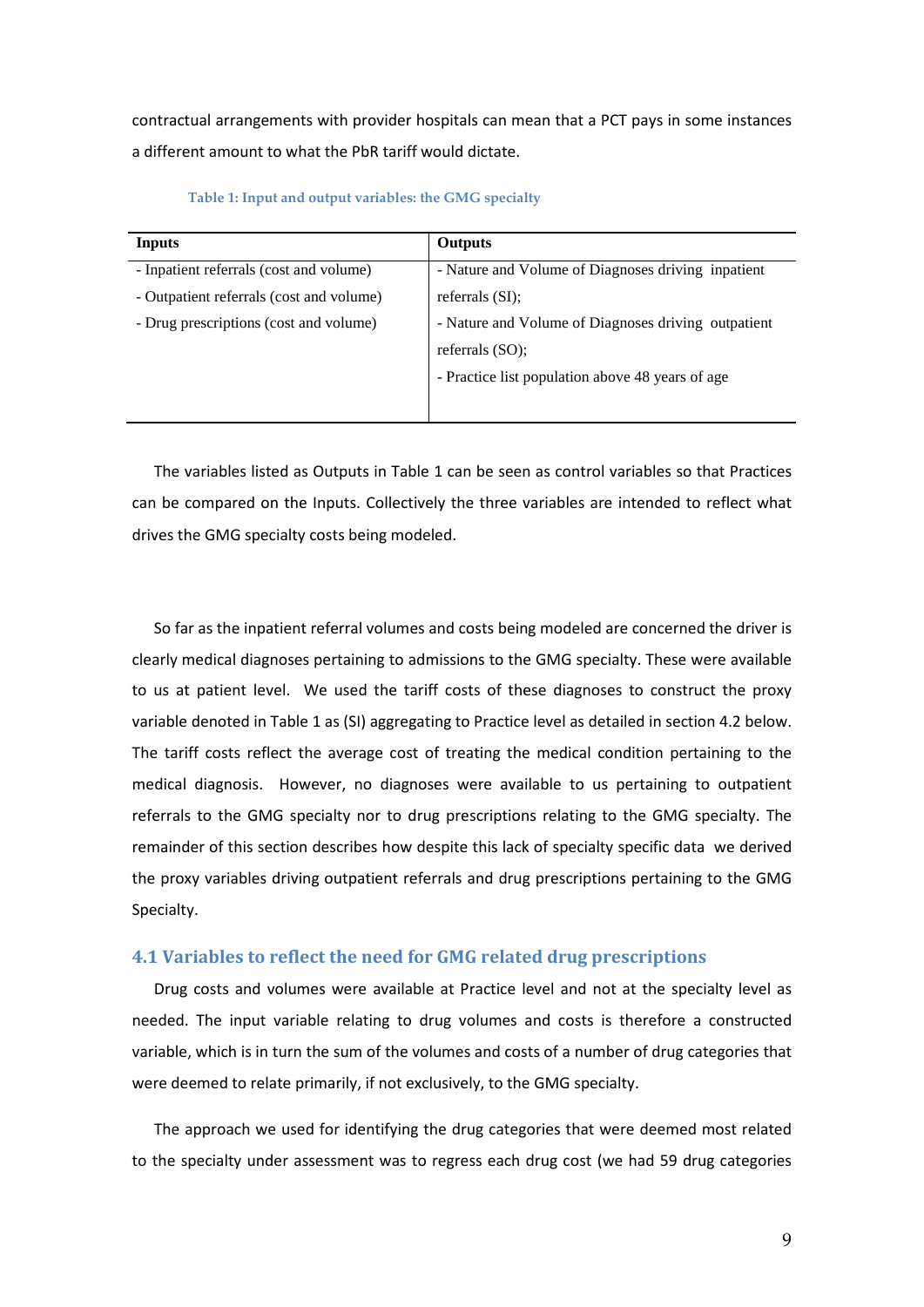and respective costs) on three variables: Practice list population, inpatient volumes for the GMG specialty and outpatient volumes for the GMG specialty. If the cost of a certain category of drug was explained mainly by list size and not by the volume of inpatient and outpatient referrals within the GMG specialty, then this category of drug was deemed not to be related much with this specialty; on the other hand, if the cost of a certain category of drug was explained mainly by the specialty inpatient and outpatient referrals and not by list size, and the model provides a good fit (R-squared above 70%), then that category of drug was deemed to be related primarily with the GMG specialty. As a result of this analysis we identified 21 out of the 59 drug categories as relating primarily to the GMG specialty. These ranged from Lipid regulating drugs to drugs used in diabetes, antidepressant drugs and so on. The list of drugs was discussed with clinical doctors and health care managers in a specially convened workshop and was deemed a good proxy for the drugs that are mostly prescribed to patients diagnosed with conditions covered by the GMG specialty.

The volumes and costs of the GMG related categories of drugs identified were summed in turn to yield the variable for the volume and cost of drugs used as an input in [Table 1.](#page-8-0)

#### **4.2 Diagnoses driving referrals and drug prescriptions of the GMG specialty**

One key way to capture the medical condition of patients, as it pertains to the need for referrals and drugs of the GMG specialty, is with reference to diagnoses mapped to the GMG specialty. In the year of analysis (2007/8) ICD codes were available only for those patients who had had at least one episode as an inpatient. The primary diagnosis (ICD) of each inpatient leads to a Healthcare Resource Group (HRG) tariff. We identified 52 HRGs that related very directly with the GMG specialty with the help of a Physician. These varied from the most frequent HRG like F06 - *Diagnostic Procedures, Oesophagus and Stomach*, or E36 - *Chest Pain <70 with or without out complication* to some less frequent HRGs like A20 - *Transient Ischaemic Attack >69 or with complications*. These diagnoses have been suitably aggregated to construct the first two proxy variables appearing under 'outputs' in [Table 1.](#page-8-0) The proxy variable termed SI (*Severity of health conditions of Inpatients*) is derived from the GMG specialty inpatient diagnoses. It is the aggregate quantity computed as:

$$
0.15\left(\sum_{i=1}^{53} electric\,tariff_i \times volume\,HRG_i\right) + .85\left(\sum_{i=1}^{53} non-elective\,tariff_i \times volume\,HRG_i\right) \tag{4}
$$

In (4) we aggregate, for each Practice, the volume of patients within each of the HRGs considered relevant for the GMG specialty. The 52 HRGs are weighted by the tariff for that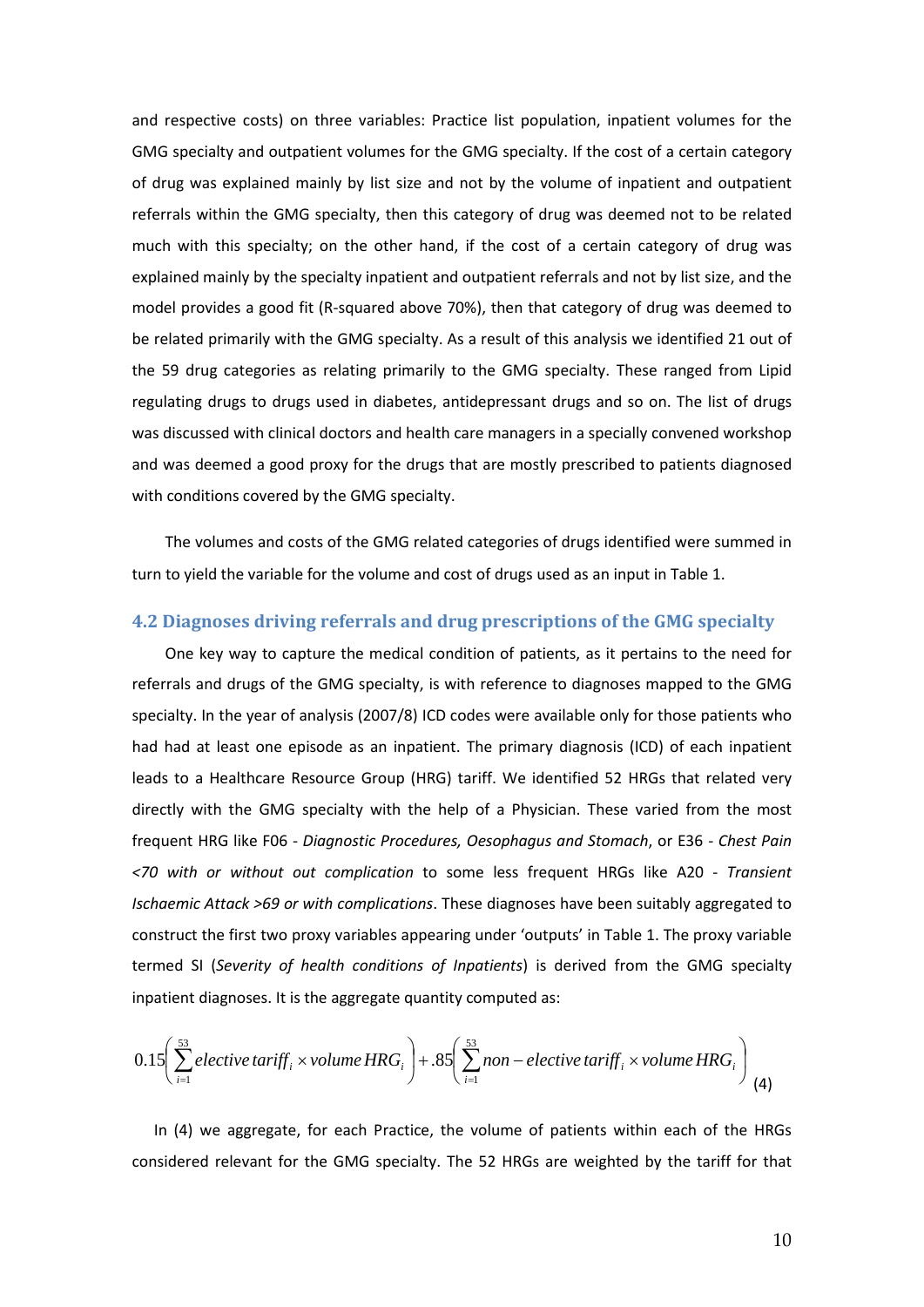HRG category, which reflects the cost for treating the diagnosis concerned as set by the Department of Health. The tariff reflects among other things the severity of the disease concerned, any comorbidities, age and gender of the patient. HRG tariffs are different depending on whether a patient is an elective or non-elective (emergency) admission. The above computation of the proxy variable reflects the fact that on average 15% of inpatient admissions to the GMG specialty were elective and the rest non-elective. For the first 52 HRGs, those accounting for most inpatients in the GMG specialty by volume, we have used the actual tariff. The remaining HRGs were grouped into HRG category 53 and its tariff was taken as the average tariff of all HRGs included in this category labelled as 'other'.

The foregoing proxy variable reflects primarily the volume and cost of medical conditions within the list population driving inpatient referrals and indirectly the use of drugs. A second proxy variable was sought (SO – *Severity of health conditions of Outpatients*), which would more directly relate to medical conditions driving outpatient referrals to the GMG specialty and drug use within that specialty. Here we faced the problem that for outpatients there is no diagnosis or HRG associated with each outpatient referral. We proceeded nevertheless on the assumption that inpatient referrals, whether or not to the GMG specialty, do reflect medical conditions in the aggregate across the list population of a Practice and some of them, depending on inpatient diagnosis, could have had outpatient referrals to the GMG specialty. In addition, list patients without any inpatient referral in the year under consideration could have also had outpatient referrals to the GMG specialty. A preliminary analysis of outpatient referrals found that 53% of outpatient referrals to the GMG specialty had not had an inpatient referral of any kind in the year of analysis while the rest (47%) of outpatient referrals to this specialty did have at least one inpatient referral that year, but not necessarily to the GMG specialty.

To identify the inpatient health conditions that most closely relate to outpatient referrals in the GMG specialty we proceeded as follows. Using patient level data we examined all categories of inpatient diagnosis, and for each category we aggregated the number and cost of outpatient referrals to the GMG specialty. In this way we could identify two-digit ICD categories which tended to also generate volume and cost of outpatient referrals to the GMG specialty. The following percentages, were then used to select ICDs that generate referrals to the GMG specialty:

PC1: Percentage of all outpatient referrals to the GMG specialty accounted for by outpatients who had a given ICD;

11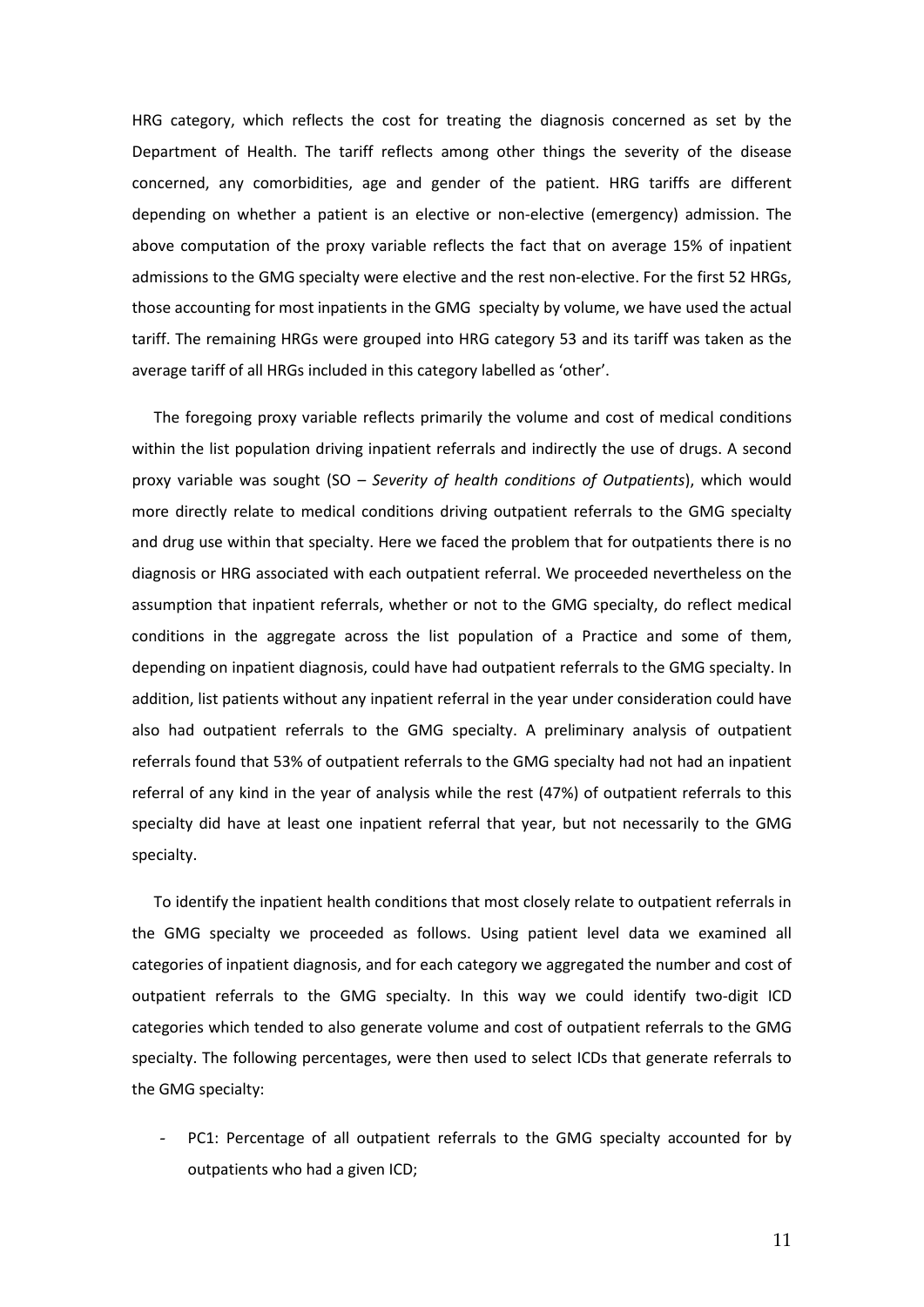PC2: Percentage of total cost of outpatient referrals to the GMG specialty accounted for by outpatients who had a given ICD.

These related percentages capture the ICDs that drive outpatient volumes and costs of the GMG specialty from those persons in a Practice's list who also have had some type of inpatient episode in the year of analysis. The values of PC1 range from 0% to 6.55% and the values of PC2 range from 0% to 5.94%. The highest percentages pertain to ICD K5 - *non-infective enteritis and colitis; other diseases of intestines*, meaning that about 6.6% of outpatient referrals to the GMG specialty pertained to patients that have also been referred as inpatients under the ICD K5. We selected those ICDs that showed PC1 or PC2 above 1%. 33 ICD categories satisfied these criteria and their costs were summed to construct the second proxy variable (SO) appearing under outputs in [Table 1.](#page-8-0)

The two proxy variables under outputs just described do capture the impact on referrals and indirectly on drugs for the GMG specialty but only in respect of patients who had had some inpatient referral. Clearly the outpatient referrals and drugs of the GMG specialty are also driven by list patients who did not have any inpatient referral in the year under consideration. In order to capture such additional demand for the GMG specialty outpatient referrals and drugs we regressed each one of the three variables under Inputs in [Table 1,](#page-8-0) both in cost and volume format, on the two proxy output variables and additional variables reflecting the list size of the practice by age and gender as defined in Table 2. These groupings are as used in Thanassoulis et al. (2012) and are based on medical consensus in that all those within a given age/gender group who have a given socio economic profile, (also allowed for as will be noted below), will represent on average similar health needs.

The best regressions identified in terms of explanatory power were those that involved, in addition to the two proxy output variables constructed above, **the number of list patients a practice had that were aged above 48 years** (constructed by adding the number of people in the two last groups in Table 2). This constitutes the third proxy variable listed under Outputs in [Table 1.](#page-8-0)

| Age/gender group          | Average % of Practice list patients |  |  |
|---------------------------|-------------------------------------|--|--|
| age $<$ 3                 | 3.09%                               |  |  |
| age $>=$ 3 and age $<$ 18 | 17.58%                              |  |  |

#### **Table 2:Age/gender groups considered**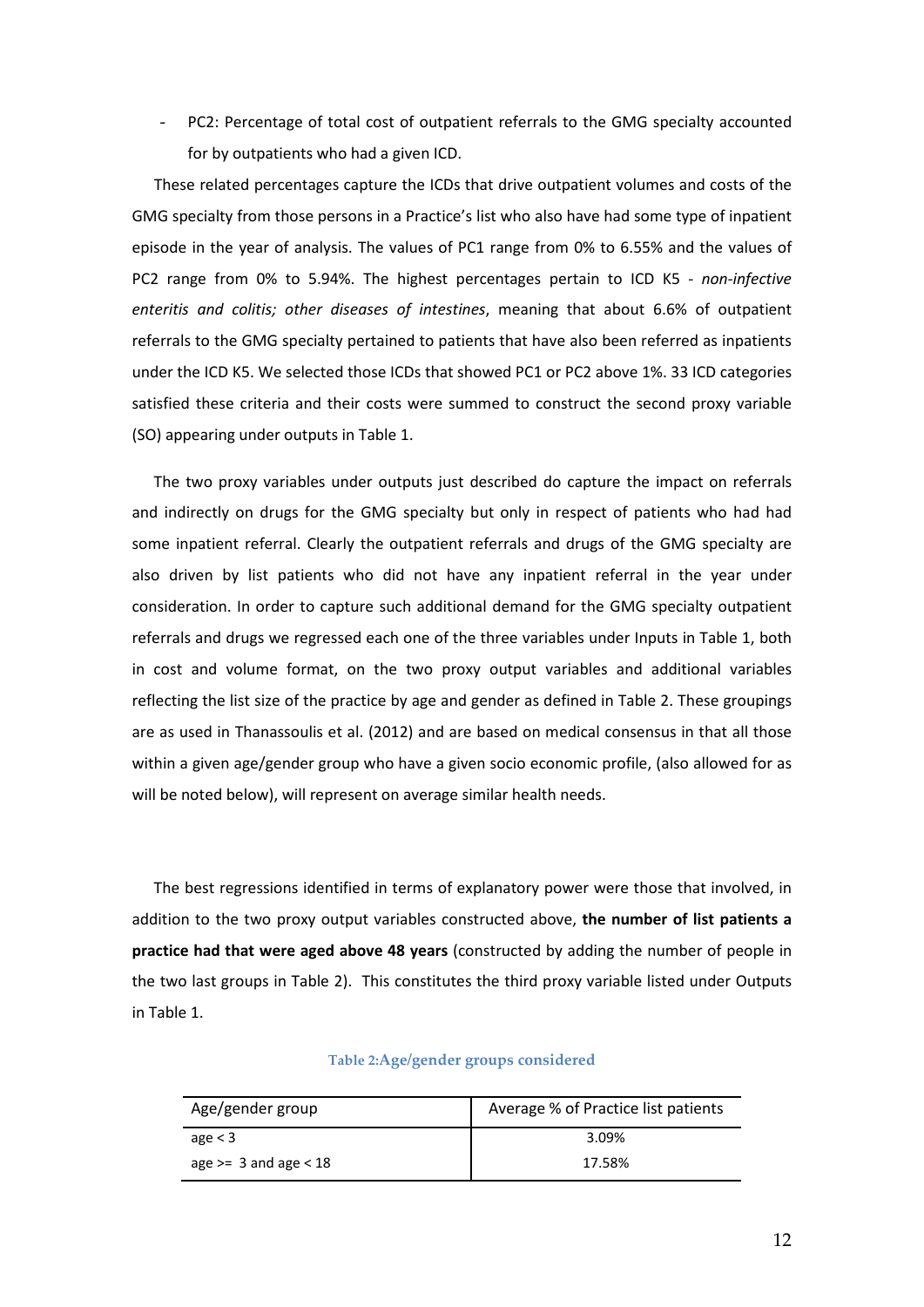| age $>= 18$ and age $< 35$ and sex = Male   | 10.23% |
|---------------------------------------------|--------|
| age $>=$ 18 and age $<$ 35 and sex = Female | 9.84%  |
| age $>=$ 35 and age $<$ 48 and sex = Male   | 10.48% |
| age $>=$ 35 and age $<$ 48 and sex = Female | 9.92%  |
| age $>=$ 48 and age $<$ 70                  | 27.11% |
| $age >= 70$                                 | 11.74% |

Regressions were also run in which each age/gender band in Table 2 was divided into patients above and below the  $80<sup>th</sup>$  percentile on "index of Multiple Deprivations" (see Thanassoulis et al., 2012). However, the additional variables of 'deprivation' did not prove significant in this context, partially because patients on each age band, above and below the 80<sup>th</sup> national percentile of deprivation, was considered at the Practice level rather than at the Specialty level.

[Table 3](#page-12-0) shows the explanatory power the three proxy output variables have for each one of the three inputs variables in turn when regressed in volume format (VI, VO and VD) or cost format (CI, CO and CD). I, O and D stand respectively for in, and out patient referrals and D for drugs, all relating to the GMG specialty.

|                        | <b>CI</b>  | VI            | CO.           | VO.           | CD           | <b>VD</b>   |
|------------------------|------------|---------------|---------------|---------------|--------------|-------------|
| Proxy for inpatient    | 462(.000)  | .0481(.000)   | $-55.5(.000)$ | $-.415(.000)$ | $-146(.214)$ | 9.762(.613) |
| referrals (SI)         |            |               |               |               |              |             |
| Proxy for outpatient   | 571(.000)  | $-.025(.316)$ | 251(.000)     | 2.14(.000)    | 1387(.000)   | 93.16(.016) |
| referrals (SO)         |            |               |               |               |              |             |
| List Age 48+           | 9.15(.409) | $-.004(.170)$ | 15.29(.000)   | .12(.000)     | 189.7(.000)  | 18.75(.000) |
| R <sup>2</sup>         | 97.0%      | 99.4%         | 93.5%         | 93.9%         | 92.9%        | 83.7%       |
| <b>St</b> error        | 48094.74   | 13.80         | 11594.05      | 96.33         | 1.27009E5    | 20911.23    |
| $\frac{0}{0}$ average) | $(9.85\%)$ | $(4.7\%)$     | $(14.99\%)$   | (14.37%)      | $(15.71\%)$  | $(23.8\%)$  |

<span id="page-12-0"></span>**Table 3: Results from regressing each input variable on the three proxy output variables of Table 1.**

Values in bold correspond to the coefficients that are statistically significant in each regression. As can be seen the 3 proxy output variables explain well over 90% of the volume or cost of each input variable, the exception being the volume of the GMG specialty prescriptions which are explained only at about the 84% level. These levels of explanatory power are considered satisfactory and we proceeded with the analysis using the 'input' - 'output' set in [Table 1,](#page-8-0) with the proxy variables constructed as outlined above.

One additional issue was that of returns to scale that should be maintained in setting up the DEA models. We opted for the least restrictive assumption, that of variable returns to scale.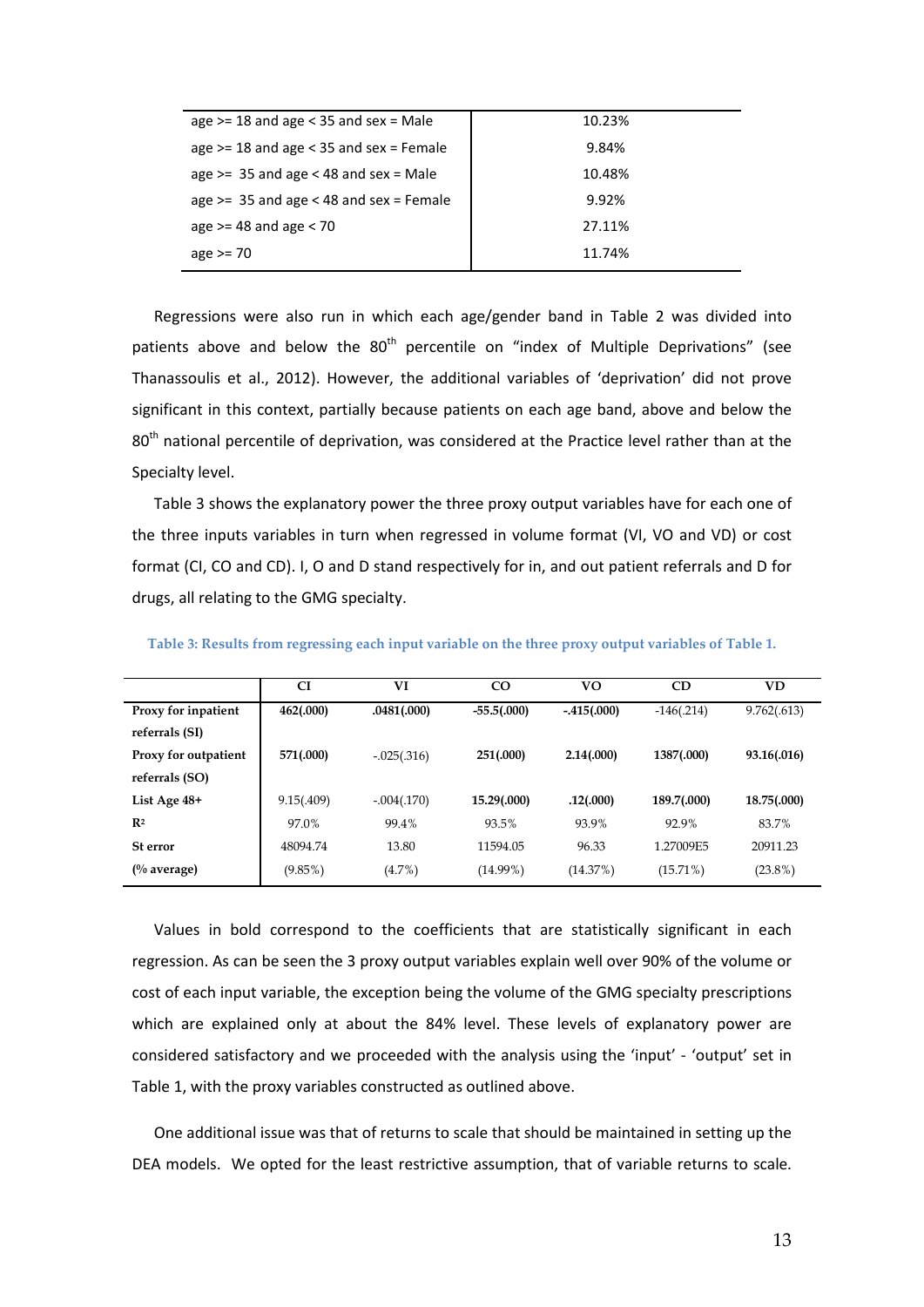That is, given the variables in Table 1 we cannot assume that a proportional rise or fall of referrals or drugs will match precisely a proportional rise or fall in the levels of the output variables.

Descriptive statistics for the 75 Practices, on the variables in Table 1 are shown in [Table 4.](#page-13-0) These statistics show that there is a considerable variation across Practices as for all variables the coefficient of variation is above 1.6. This heterogeneity in the size of the list of Practices was another argument for the use of a VRS technology.

|            | Average    | Max           | <b>Min</b> | <b>Stdev</b> | <b>Coef Var</b> |
|------------|------------|---------------|------------|--------------|-----------------|
| VI         | 293.33     | 603           | 51         | 169.12       | 1.734           |
| СI         | 488,167.76 | 1,128,117.69  | 67,775.21  | 270,754.98   | 1.803           |
| VO         | 670.31     | 1,699         | 150        | 382.36       | 1.753           |
| <b>CO</b>  | 77,364.27  | 205,749.9     | 18,131.61  | 44,511.27    | 1.738           |
| <b>VD</b>  | 87,879.28  | 226,036       | 21,36      | 50,732.69    | 1.732           |
| <b>CD</b>  | 808,643.67 | 2,180,670.19  | 189,716.41 | 467,433.84   | 1.730           |
| SI         | 641,642.34 | 1,348,702.747 | 116,229.92 | 370,774.44   | 1.731           |
| <b>SO</b>  | 268,190.95 | 622,385.64    | 30,903.9   | 154,879.03   | 1.732           |
| List $48+$ | 2,657.61   | 6,281         | 496        | 1,575.76     | 1.687           |

<span id="page-13-0"></span>**Table 4: Descriptive statistics of the variables**

## **5. Results**

Our analysis relates to data for the financial year 1/4/2007 to 31/3/2008. In terms of contributions to overall costs, drugs represent the highest share at 58.85% of the total costs. Inpatient referral costs account for 35.52% of total costs and the balance of 5.63% is accounted for by outpatient referrals. It should be noted that the contribution of drug costs to overall costs in the GMG specialty may be exaggerated here in that the drugs we have identified as relating in the main to the GMG specialty may also include patient prescriptions which are not related to the GMG specialty. The converse is of course also possible that the drugs we have excluded may include prescriptions for patients who might otherwise have had or indeed did have the GMG specialty referrals. This ambiguity cannot be resolved without attribution of drugs to specialties at the prescription stage, data not available to us. The percentage of 58.85% of total costs being accounted for by drugs is not, however, too far from the 51% of costs that drugs account for when costs are seen at Practice rather than specialty level.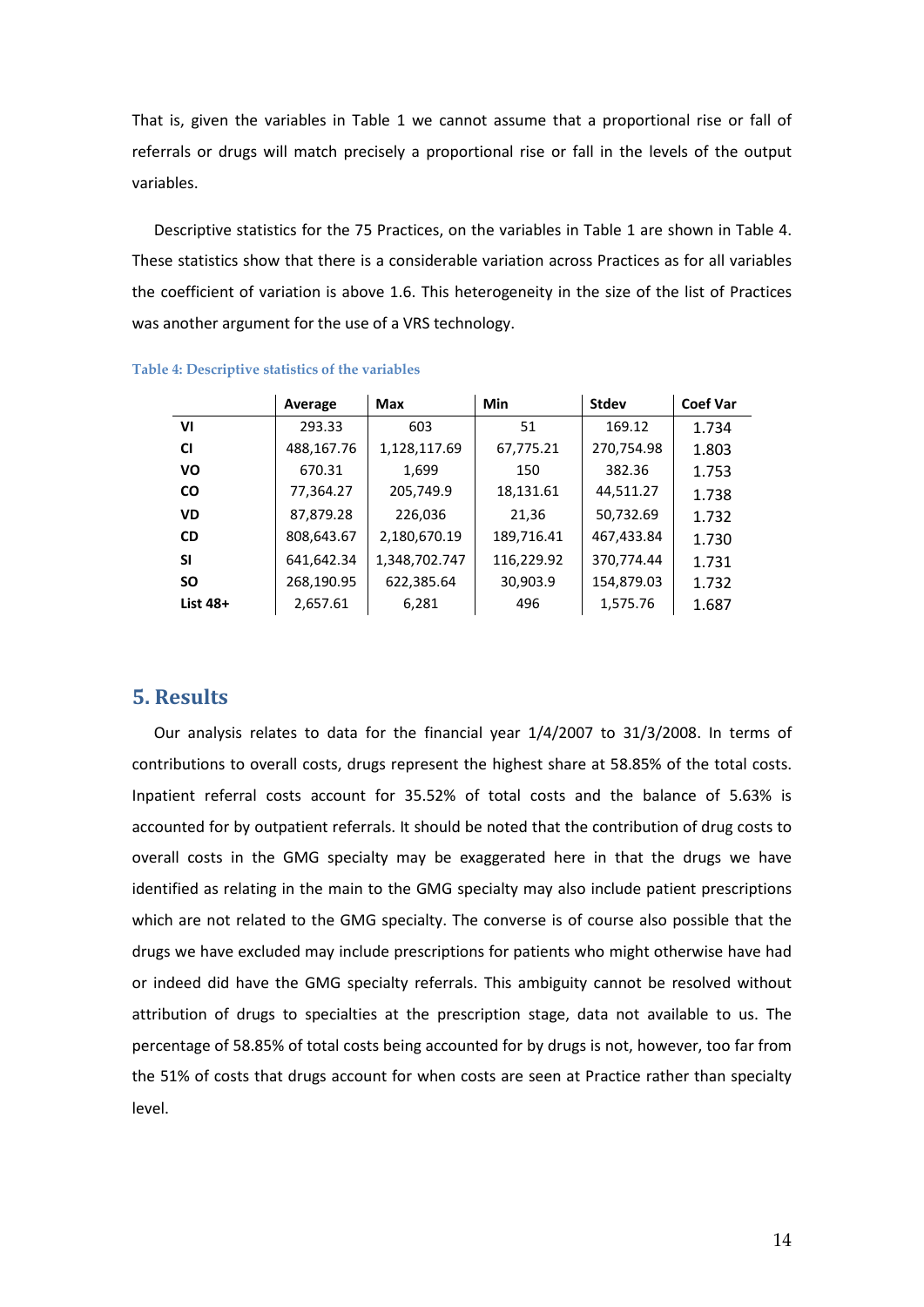#### **5.1. Estimating the scope for savings**

We estimate the overall savings progressively in three phases, gradually relaxing the assumptions about the alternatives open to a GP for managing clinical conditions of patients presenting with conditions relating to the GMG specialty. The three phases in terms of the assumptions underpinning them are respectively as follows:

There is **no** scope for switching between inpatient, outpatient referrals and drugs at the GMG specialty level;

There **is** scope for switching between inpatient, outpatient referrals and drugs at the GMG specialty level but unit costs are fixed;

There **is** scope for switching between inpatient, outpatient referrals and drugs at the GMG specialty level and unit costs can be varied.

# **Phase 1: Assuming there is no scope for switching between inpatient, outpatient referrals and drugs pertaining to the GMG specialty**.

Under this assumption the variables in [Table 1](#page-8-0) are used in volume terms and costs of referrals and drugs are not taken into account. The assumption is that the only option open to the Practice for savings is to reduce the volumes of referrals and drugs to levels more compatible with those of benchmark Practices facing a similar mix of health conditions of inpatients and outpatients and number of list patients aged over 48 years. The generic DEA model compatible with this assumption is Model (1). Under the foregoing assumption we identify aggregate cost savings across the 75 Practices on the order of 3% of observed total expenditure.

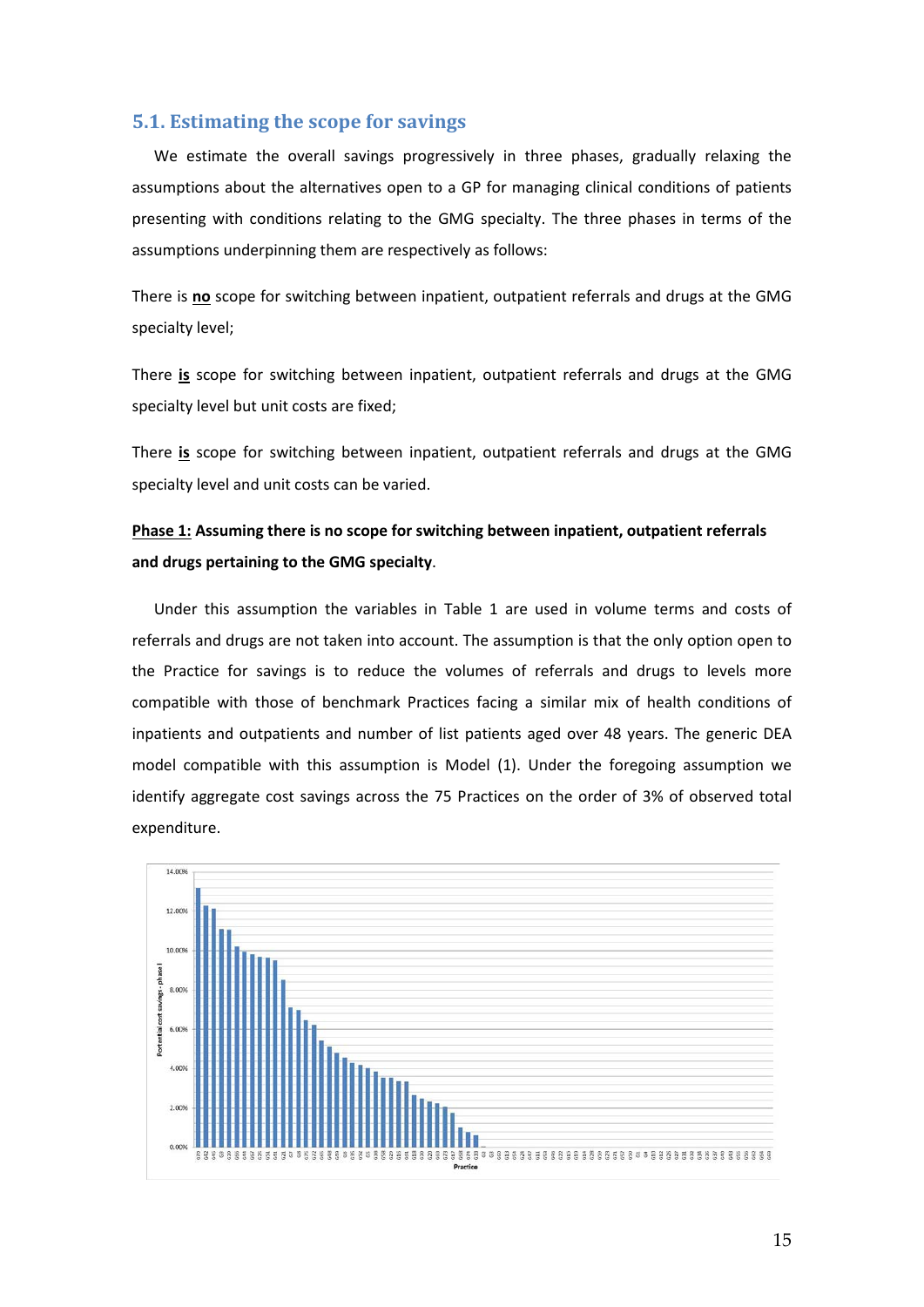#### **Figure 1: Potential savings as percentage of aggregate actual expenditure**

<span id="page-15-0"></span>As can be seen in [Figure 1](#page-15-0) there is a substantial difference between Practices on their potential for savings. More than half the Practices have no scope for reducing the volumes of referrals and prescriptions but some 12 Practices have potential to save in excess of 8% of their costs by simply reducing the volume of referrals and drugs. Overall, however, we find the potential for reducing referrals to the GMG specialty and prescriptions in pure volume terms is relatively low.

# **Phase 2: Assuming there is scope for switching between inpatient, outpatient referrals and drugs pertaining to the GMG specialty maintaining unit costs**

Under this assumption the DEA model is configured so that we estimate the minimum aggregate referrals and drug costs a Practice could have incurred in relation to the GMG specialty, controlling for the diagnoses and list population above 48 years of age that drive those costs. Thus we relax the Phase 1 assumption that these drivers pretty well determine the mix of treatment pathways that are needed in the GMG specialty at the Practice. Rather, through the model we enquire whether a given Practice could have adopted some combination of referrals and drugs modelled on benchmarks, which would minimise its aggregate cost of referrals and drugs pertaining to the GMG specialty, given the health profile of its patients and the unit costs (or prices) it faces.

The model solved in this phase is the classical cost efficiency DEA model (2). We identify during this phase considerable scope for savings (see [Table 5\)](#page-15-1). Clearly most cost savings can be obtained from switching between inpatient, outpatient and drug pathways than from pro rata changes of their volumes.

|                      | % of actual GMG specialty       |  |
|----------------------|---------------------------------|--|
|                      | referrals and drugs expenditure |  |
| Total phases 1 and 2 | 10.97%                          |  |
| Phase 1              | 2.59%                           |  |
| Phase 2              | 8.38%                           |  |

<span id="page-15-1"></span>**Table 5: Scope for savings by switching treatment pathways at observed unit costs of referrals and** 

**prescriptions**

[Table 5](#page-15-1) clearly shows the enhanced scope for savings that opens up when we allow for switching between treatment pathways rather than maintaining the mix of referral and drug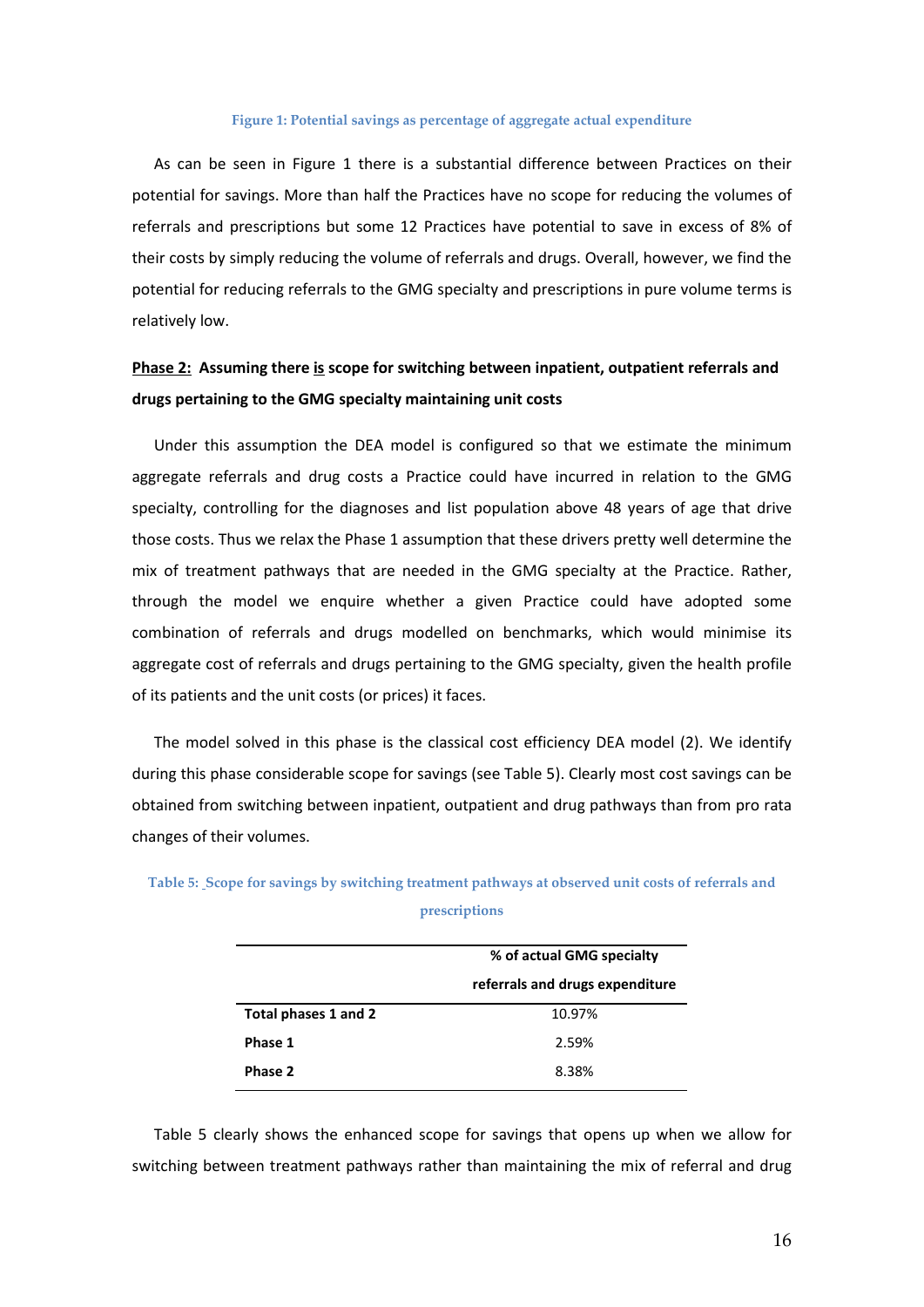pathways and simply lowering their volumes. [Figure 2](#page-16-0) shows the range in the potential for savings in the GMG specialty in aggregate through volume decreases (Phase 1) and referral and drugs volume mix adjustments (Phase 2).



<span id="page-16-0"></span>**Figure 2: Scope for savings as percentage of actual aggregate referrals and prescriptions expenditure**

The scope for savings, as we might expect, increases when we allow for adjustments to the mix of referrals and drugs. The median practice can now save about 10% of its aggregate cost, and 20% of the practices can save above 20% of their aggregate cost[.](#page-16-1)

[Table 6](#page-16-1) summarises the adjustments to the volume of inpatient (VI) and outpatient (VO) referrals and drug volumes (VD) that Practices need to make to effect the savings identified in Phase 2. The columns show the ratio of *Target* volumes (named TVI, TVO, TVD) to observed volumes, the former having been identified via model (2). For example, 30 practices need to raise their inpatient referrals, 18 to keep them as they are, and 27 to lower them. The average change is a rise in inpatient referrals of 1.4%, and a reduction in outpatient referrals to 97.4% of observed levels. The main overall change the table suggests is a drop of over 18% in prescriptions, though it should be noted that this does not take into account the differences in volumes of drug prescriptions by Practice. That is, certain Practices may prescribe a higher number of doses per prescription than others for certain drugs. Information at that level of detail was not available to us. It is noteworthy that in [Table 6](#page-16-2) for no Practice do we find that it would be cost-effective to increase the volume of drug prescriptions.

<span id="page-16-2"></span><span id="page-16-1"></span>**Table 6: Number of Practices needing to change referral and drug volumes to minimise costs at observed unit costs**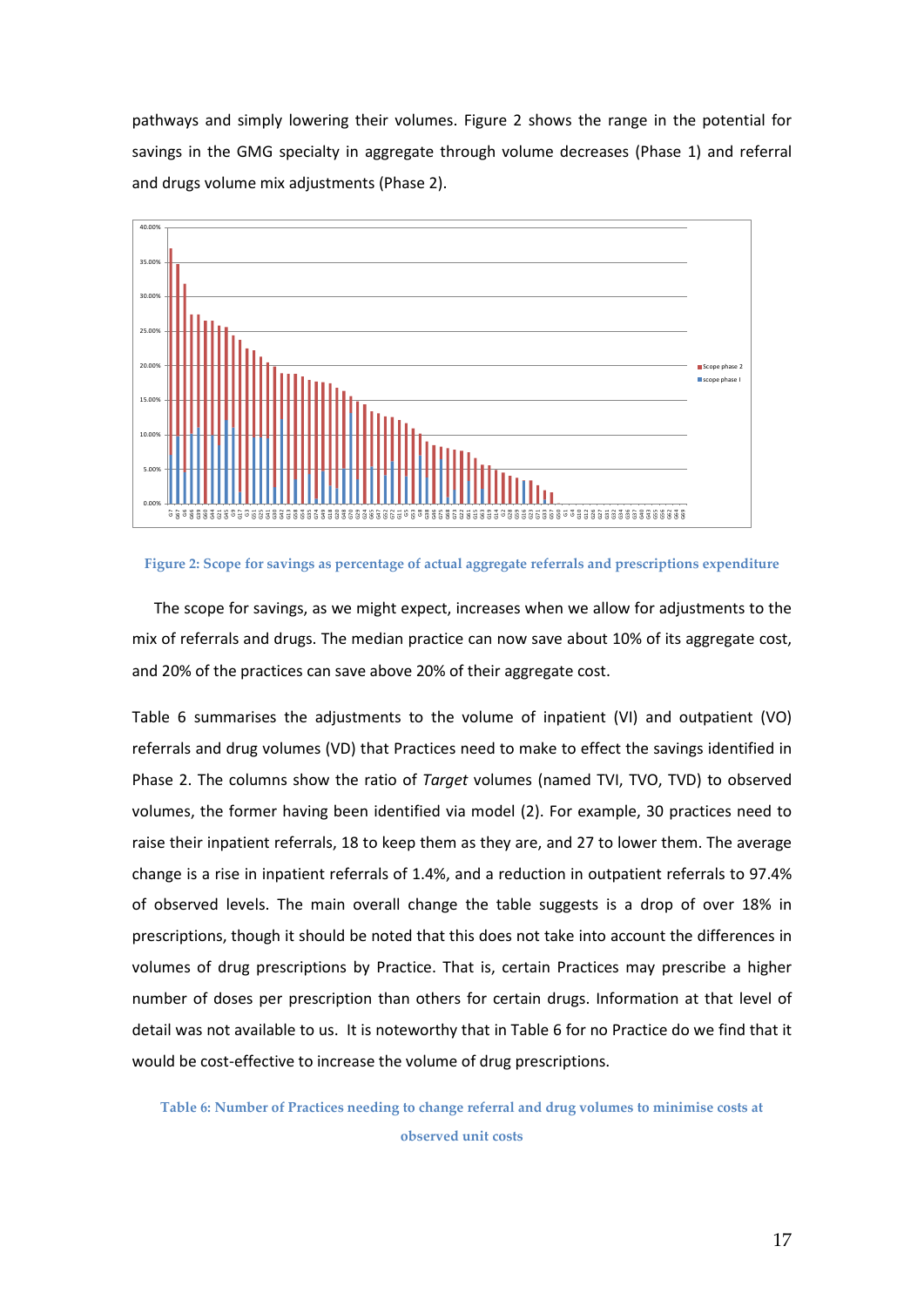|                | <b>TVI/VI</b> | TVO/VO | TVD/VD |
|----------------|---------------|--------|--------|
| # > 1          | 30            | 23     | 0      |
| $# = 1$        | 18            | 18     | 18     |
| # $<$ 1        | 27            | 34     | 57     |
| Average        | 1.014         | 0.974  | 0.817  |
| <b>Maximum</b> | 1.360         | 1.346  | 1.000  |
| <b>Minimum</b> | 0.873         | 0.481  | 0.486  |

# **Phase 3: Estimating the scope for savings when we permit adjustments to volumes and mix of referrals and drugs, and to their unit costs**

This phase represents the ultimate relaxation of assumptions. We assume that for managing medical conditions of the GMG patients not only can Practices opt for a mix of referrals and prescriptions by volume that best suit their unit costs, but that those unit costs themselves may be capable of adjustment. The model solved at this stage was model (3). This model applies the traditional DEA assumption that a virtual Practice can be constructed as an average of those observed, with the only difference being that the average is over the optimal (for observed prices) inpatient, outpatient and drug cost components as defined in that model rather than the volumes of those variables, used traditionally. This in turn implies that controlling for disease weight as proxied in the outputs of the model a Practice should in principle be capable of attaining the optimal mix of outputs and cost components of other benchmark practices, and the unit costs implicit in those cost components.

Under these relaxed assumptions we identify additional cost savings in the GMG specialty across the 75 practices amounting to nearly 7% of observed expenditure. Se[e Table 7.](#page-17-0)

| % of actual GMG specialty       |  |
|---------------------------------|--|
| referrals and drugs expenditure |  |
| 17.39%                          |  |
| 10.97%                          |  |
| 6.42%                           |  |
|                                 |  |

<span id="page-17-0"></span>**Table 7: Scope for savings by switching treatment pathways and adjusting unit costs of referrals and prescriptions in the GMG Specialty**

[Figure 3](#page-18-0) shows the range of the potential for savings in the GMG specialty at Practice level. The scope for savings, as we might expect, increases when we allow for adjustments not only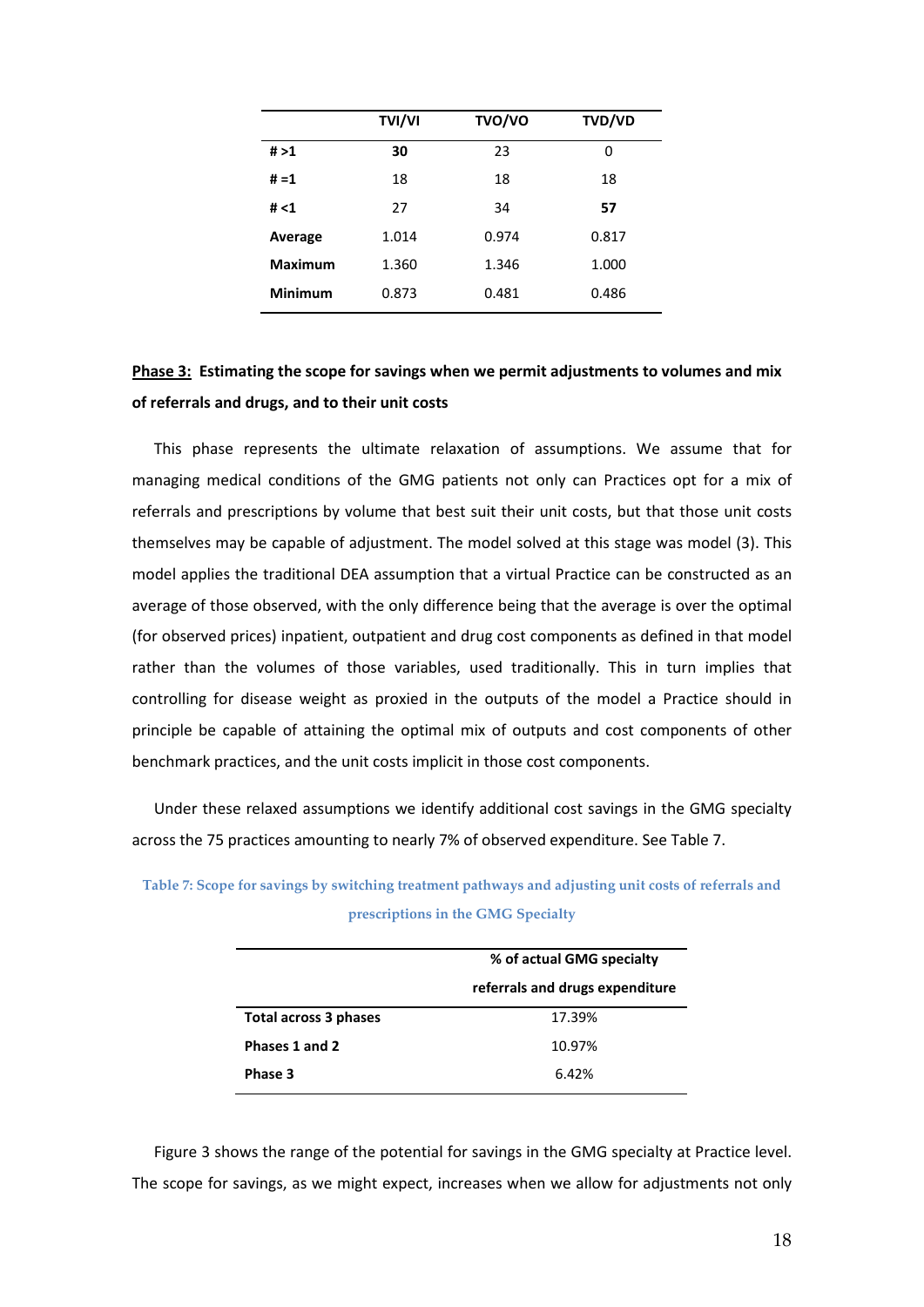to the mix of referrals and drugs but to joint adjustments of unit costs and volumes. The median practice can now save about 18% of its aggregate drugs and referrals costs compared to 10% when only the level and mix of volumes could be adjusted.



<span id="page-18-0"></span>**Figure 3: Scope for savings as percent of actual aggregate referrals and prescriptions expenditure - unit cost adjustments permitted**

In [Figure 3](#page-18-0) we can see that Practices show different profiles for attaining cost savings. For example Practice G3 is only inefficient in allocative terms, meaning that the only way to effect the savings identified for this Practice is by changing its mix of inputs (referrals and drugs). On the other hand, Practice G55 is only inefficient in terms of unit costs, meaning that the only way to achieve the cost savings for this Practice is through a change in the unit costs it 'pays'. Below in [Figure 4](#page-18-1) we can see two radar graphs that compare these two units with some of their main benchmarks as identified by the respective DEA model. In these graphs the inputoutput values for the inefficient practice (G3 and G55 respectively) have been normalized to 1.



**Figure 4: Practices G3 and G55 Compared with some benchmarks**

<span id="page-18-1"></span>Practice G3 is only inefficient in allocative terms. That is, the volumes of referrals and drugs cannot all reduce pro rata, but their mix (ratio to each other) can be altered to minimize their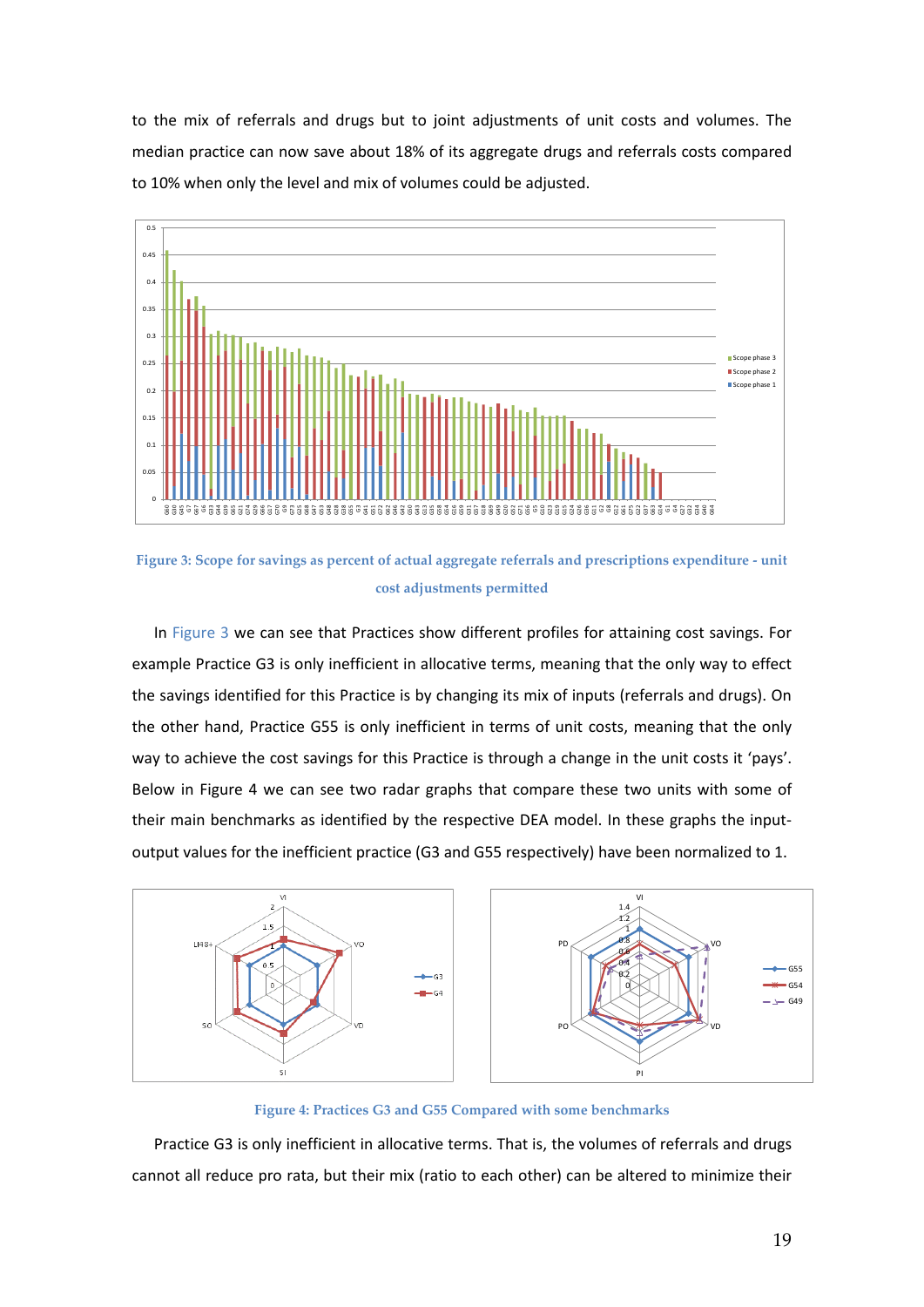aggregate cost. Observed average prices for G3 are 1,835 for inpatient referrals, 104.4 for outpatient referrals, and 8.1 for drugs prescriptions, in pounds sterling. In general the minimization of costs is mainly achievable through changing inpatient referrals, as across all Practices unit costs are much higher for these referrals in comparison to outpatient referrals. In the left panel of [Figure 4](#page-18-1) we can see that practice G4 (the cost benchmark of G3) shows higher outputs (about 1.3 times more severe health conditions of patients than G3) and simultaneously shows a lower volume of drug prescriptions, a volume of outpatient referrals that is about 1.6 times of that of G3, and a volume of inpatient referrals that is only about 1.2 times of that of G3. Therefore Practice G4 shows a balance of referrals that favours the less expensive referrals in relation to the most expensive ones. Therefore model (2) identifies that the volume of outpatient referrals of G3 should increase by 15%, and that of inpatient referrals and of drug prescriptions of G3 should decrease by 3.5% and 36%, respectively. Note that the price of prescriptions does not play a major role in determining drug prescription targets, as drug prescriptions unit costs are very low, and indeed minimization of this component of cost is mainly achieved through volume changes (as will be clearer later). Therefore actions at Practice G3 to increase outpatient referrals and decrease drug prescriptions would reduce overall costs.

Practice G55 is only inefficient in input price terms (unit costs of referrals and drugs). From model (3) Practices G54 and G49 are two of its main benchmarks in terms of input prices. As we can see on the right panel of [Figure 4](#page-18-1) the two benchmark practices show similar unit costs to G55 on outpatient referrals (PO), but much lower unit costs of drugs (PD) and inpatient referrals (PI). The lower prices cannot be explained by higher volumes at the benchmarks, since both benchmark practices show lower volumes of inpatient referrals than Practice G55. Note that the price benchmark Practices are not necessarily efficient on the other dimensions, so the differing volumes may reveal inefficiency of these price benchmarks on the other dimensions.

# **5.2. Overview of the changes Practices need to make to realize the savings identified**

It is instructive to look at the detail of changes in referrals and prescriptions that each practice would need to make in order to achieve the cost savings identified in the previous section. We look at these changes under two alternative assumptions: that unit costs of referrals and prescriptions cannot be changed and that they can be changed.

#### **Case 1: Changes needed when unit costs of referrals and prescriptions remain as observed**

20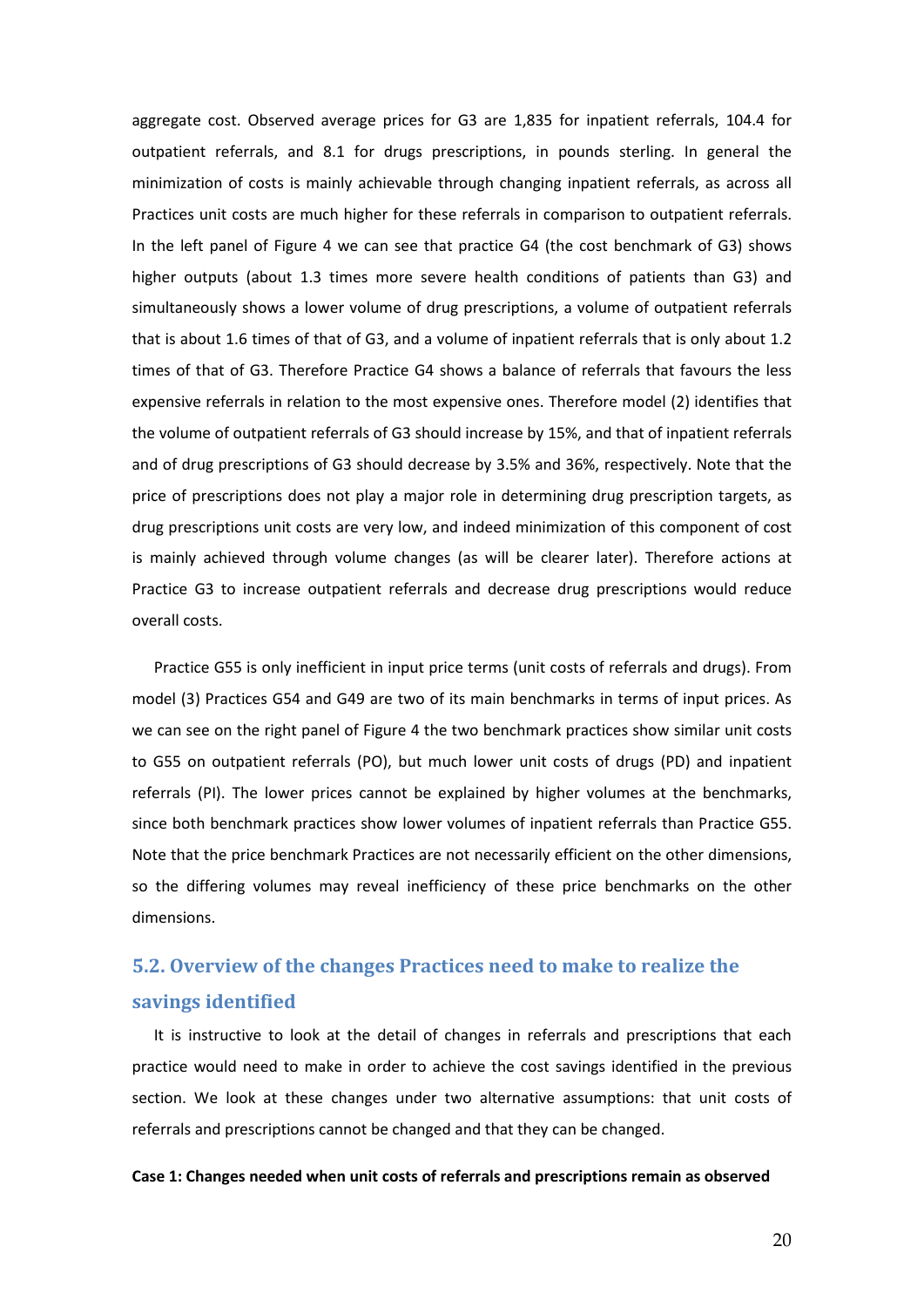When we consider the potential for Practices to minimize aggregate expenditure by exploiting the potential to change the volume and mix of treatment pathways then [Figure 5](#page-20-0) summarises the changes needed across the 75 Practices assessed. TVI, TVO and TVD are the target volumes of inpatient, outpatient referrals and prescriptions respectively to minimise total costs under current unit prices. In [Figure 5](#page-20-0) TVI/VI, TVO/VO and TVD/VD are the target volumes expressed as fractions of the actual levels of inpatient and outpatient referrals and prescriptions, respectively.



<span id="page-20-0"></span>**Figure 5: Referral and prescription mix changes to minimise aggregate costs under existing unit costs**

As can be seen in [Figure 5](#page-20-0) the main change needed is the reduction in the volume of prescriptions down to about 81% of current volumes. Reductions in outpatient referrals needed are also considerable down to about 97% of current levels. The volume of inpatient referrals can increase slightly by about 1% if these savings in volumes of outpatients and drugs are to be attained.

# **Case 2: Changes needed to achieve the estimated savings when unit costs of referrals and prescriptions need not remain as observed**

As we saw earlier, when we assume that through a judicious choice of health providers and treatment pathways a practice may be able to change both the mix of referrals and prescriptions and their unit costs, the total sum of savings attainable in the GMG specialty is of the order of 18% of total expenditure on referrals and prescriptions across all 75 practices.

Figure 7 summarises the mix of changes needed to realize the savings identified both in terms of volumes and in terms of unit costs. The left panel in Figure 7 identifies the scope for savings in volume terms and is therefore equivalent to the graph in [Figure 5.](#page-20-0)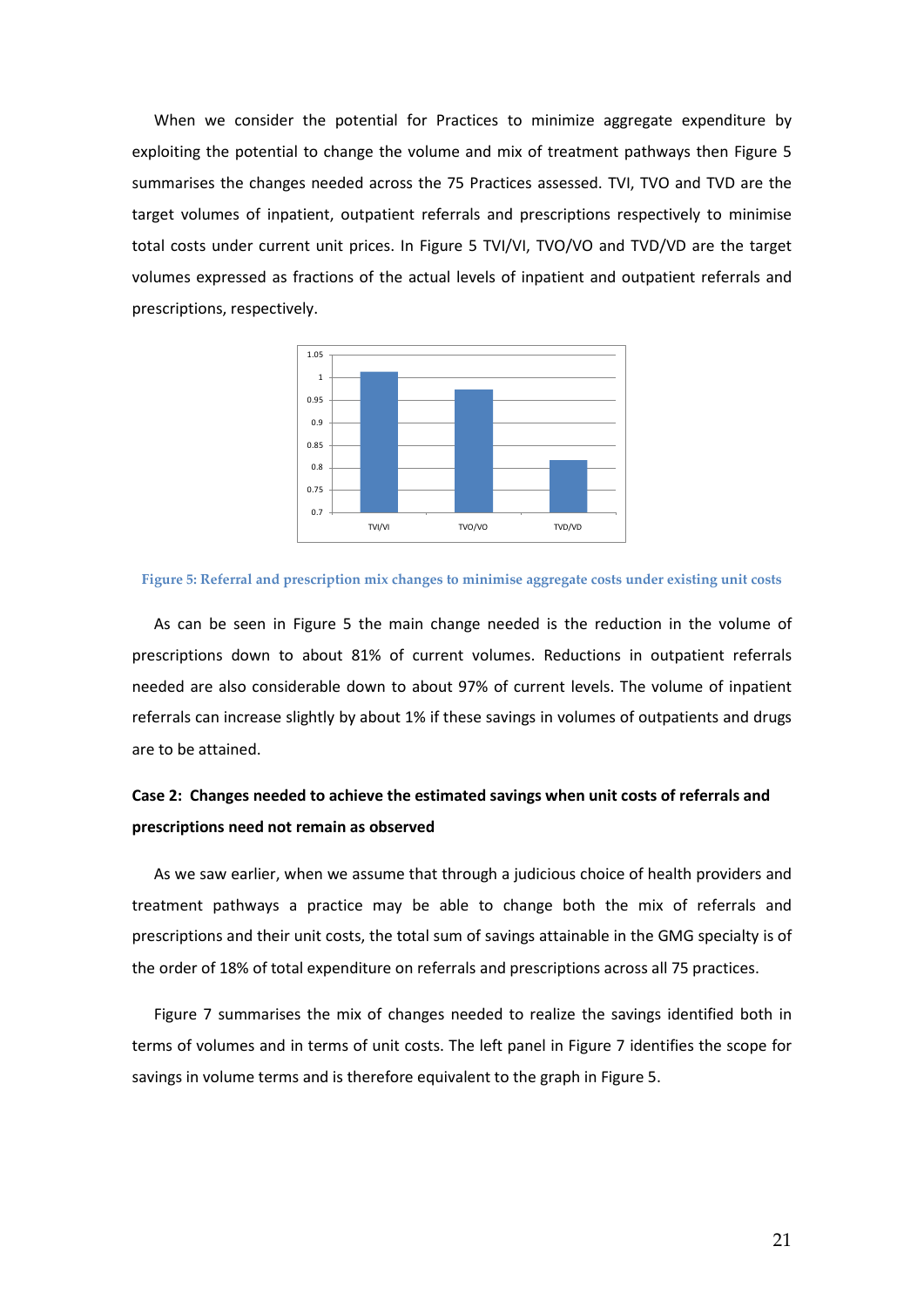

**Figure 6: Referral and prescription mix and unit cost changes to minimise aggregate costs**

<span id="page-21-0"></span>The changes to unit costs needed are summarised in the right panel of [Figure 6.](#page-21-0) Looking at that panel the ratio PIT/PI is that of the target unit cost for inpatient referrals to its actual level. Mean values of PIT and PI are used. The remaining two ratios in the right panel of Figure [6](#page-21-0) are defined in a similar manner. The panel suggests that there is scope for substantial reductions in inpatient unit costs in the GMG specialty of the order of 10% on average. Similarly, there is scope for about 7% reduction in unit cost of drugs while outpatient costs on the other hand can rise by about 1.3% on average to compensate for the inpatient and prescription unit cost reductions.

We conclude this section by summarising in **[Table 8](#page-21-1)** the components of cost savings attributable to each type of volume and/or unit cost adjustment.

| Inpatient volume adjustment      | $-1.05$ |
|----------------------------------|---------|
| Outpatient volume adjustment     | 0.49    |
| Drugs Volume adjustments         | 63.65   |
| Inpatient unit cost adjustments  | 17.80   |
| Outpatient unit cost adjustments | 0.22    |
| Drugs unit cost adjustments      | 18.89   |
| Total scope for savings          | 100     |
|                                  |         |

<span id="page-21-1"></span>**Table 8: Potential saving components by type of volume or unit cost adjustment**

Clearly the bulk of cost savings can be achieved through reducing the volume of drug prescriptions. Two further substantial components of savings of 17%-19% of total potential savings are possible through reducing the unit cost of inpatient referrals and drugs. The remaining components of cost savings can be considered residual.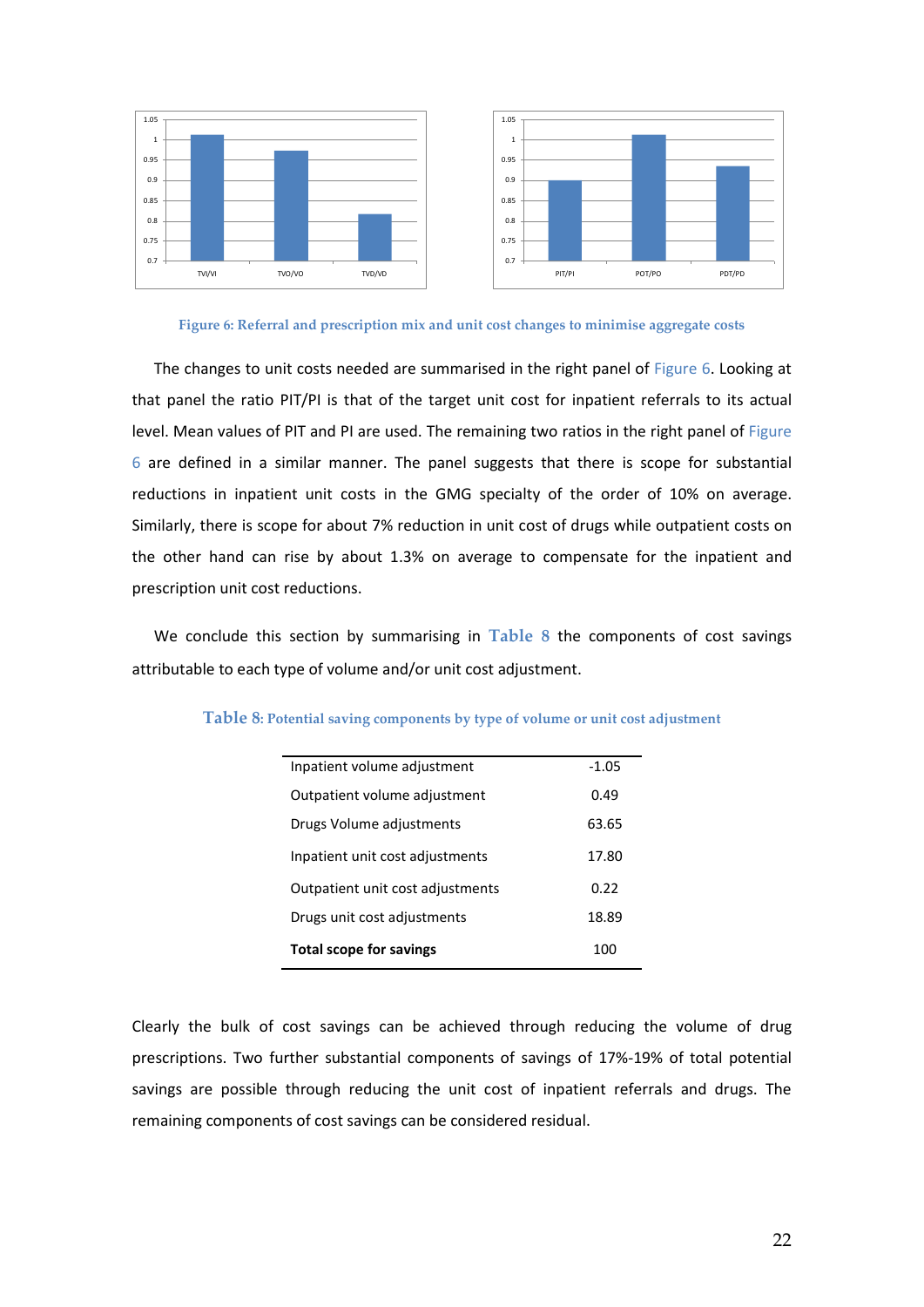### **6. Conclusion.**

In this paper we have investigated the scope for health care cost savings at 75 GP Practices in relation to patients presenting with conditions that lead to treatment in the GMG specialty. The analysis followed that in Thanassoulis et al. (2012) where overall expenditure on health care across all medical specialties was investigated in aggregate.

The analysis at the specialty level reported here was undertaken, in order to control more accurately for the medical conditions of those receiving medical care and thereby incurring the costs being modelled. An additional benefit of an analysis at Specialty level is that we gain better insight into the cost-efficient patient management processes as we identify such processes at specialty level thus avoiding overlooking potential efficiencies through averaging across efficient and inefficient component costs of a Practice.

Two of the key contributions of this paper, apart from the identification of cost savings possibilities, are both the process of identifying input-output variables for assessments at specialty level and the variables themselves. The process of identifying input-output variables is important because medical data at patient level are strictly confidential and so the analysis needs to identify medical conditions to control for, yet without straightforward access to the diagnoses of those conditions. We exploited the fact that for those patients that had had in the time period under considerations (2007/8) at least one inpatient appointment we had at anonymised patient level the diagnosis. However, this information was not available for those that had an outpatient appointment. Using data from the inpatient record and combining it with more general anonymised patient level data on age, gender and deprivation level of geographical location we identified proxy variables that explained on the order of 90% of the variation across Practices of volumes and costs of inpatient and outpatient referrals and over 80% of the variation in volume and costs of drugs used. These variables enabled health care costs to be set against a good representation of the disease weight driving those costs.

Our analysis suggests that for the 75 Practices analysed the largest percentage of savings at the GMG specialty comes from changes in the mix of referrals and drug prescriptions. In particular, the largest components of potential savings are available through control of the use of drugs. The single largest component, accounting for some 63.65% of total potential savings, relates to a potential reduction in the volume of drug prescriptions. The second largest component, accounting for just under 19% of total potential savings is due to a reduction in the unit cost of prescriptions. Finally considerable savings of the order of 17% are available through better monitoring of inpatient unit costs. There is, on the face of it, the counter-

23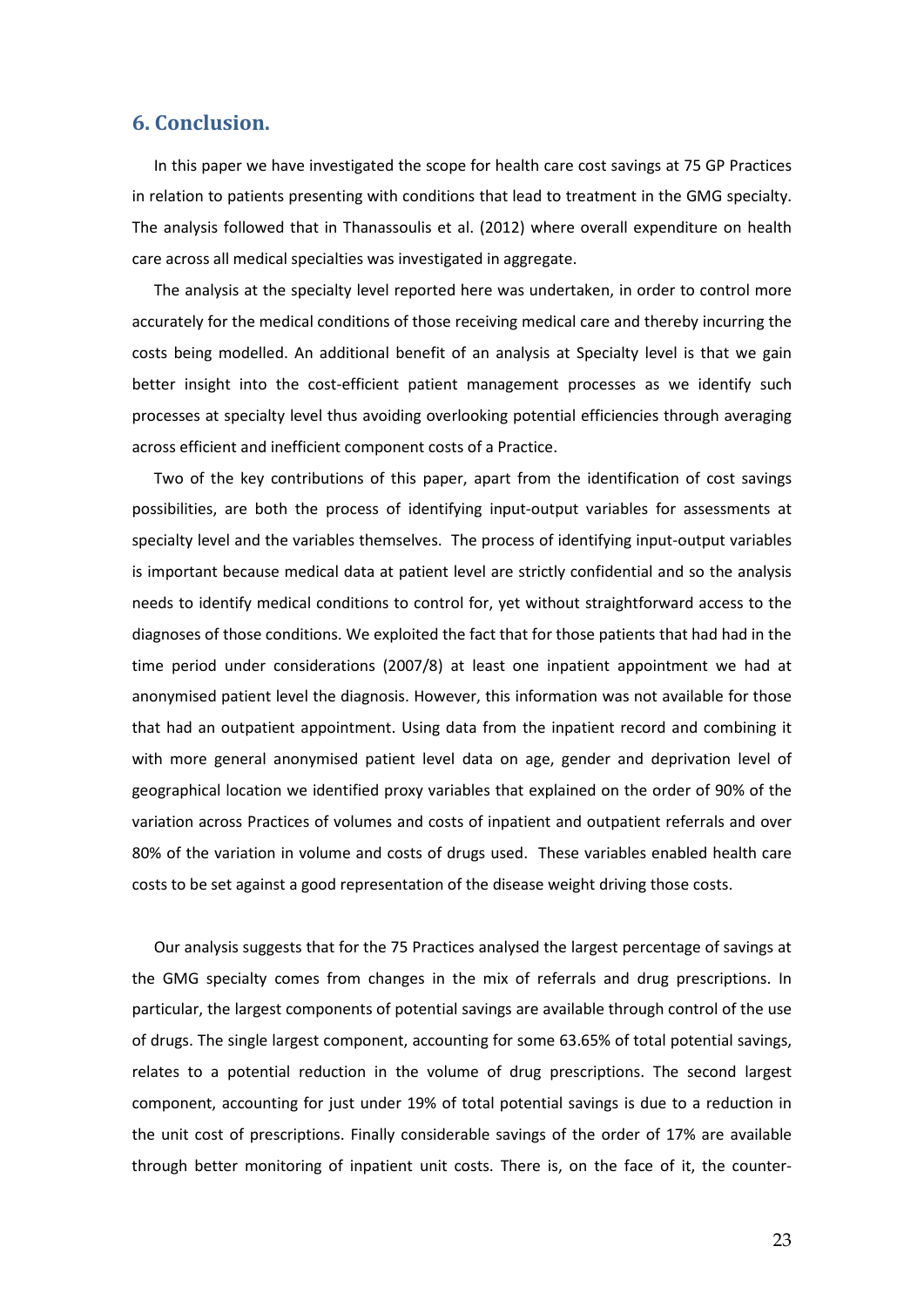intuitive finding the foregoing reductions appear to be contingent on a marginal rise of inpatient referrals. This suggests that in some cases spells of inpatient episodes can reduce perhaps long term drug use. This finding can be further investigated by analyzing longitudinal data at patient level. Savings from outpatient referrals in terms of volume or unit costs are marginal, suggesting that the biggest sources of inefficiency are related to inpatient unit costs and above all volume of drug prescriptions.

#### **References**

- Amado, C.A.F. and Santos, S.P. (2009) Challenges for performance assessment and improvement in primary health care: The case of the Portuguese health centers, *Health Policy 91*, 43-56.
- Amado C.A.F. and Dyson R.G. (2009). Exploring the use of DEA for formative evaluation in primary diabetes care: An application to compare English practices. Journal of the Operational Research Society 60, 1469-1482.
- Amado, C.A.F, and Dyson, R.G. (2008) On comparing the performance of primary care providers, *European Journal of Operational Research 185*, 915-932.
- Barnett, M.L. , Keating, N. L., Christakis, N. A., O'Malley, A. J., and Landon, B. E. (2011) Reasons for Choice of Referral Physician Among Primary Care and Specialist Physicians, Journal of General Internal Medicine 27(5):506–12
- Chilingerian, J. A. and Sherman, H.D. (2004) Health care applications in Cooper, Seiford and Zhu (Eds), Handbook on Data Envelopment Analysis, Kluwer Academic Publishers, 481-537.
- Dervaux, B. , Leleu, H. , Minvielle, E., Valdmanis, V., Aegerter, P., and Guidet, B. (2009), Performance of French intensive care units: A directional distance function approach at the patient level, Int. J. Production Economics 120, 585–594.
- Dismuke, C. E. and Sena, V. (2001) Is there a Trade-Off between Quality and Productivity? The Case of Diagnostic Technologies in Portugal, Annals of Operations Research 107, 101–116,
- Donabedian A. (1980). The Definition of Quality and Approaches to its Assessment. Ann Arbor, Michigan: Health Administration Press.
- Hollingsworth, B. (2008), The measurement of efficiency and productivity of health care delivery, *Health Economics 17*, 1107-1128.
- Kristensen, T., Laudicella, M. Ejersted, C. and Street, A. (2010). Health Economics Cost variation in diabetes care delivered in English hospitals, Diabetic Medicine, 27, 949–957
- Linna, M., Nordblad, A. and Koivu, M. (2003) Technical and cost efficiency of oral dealth care provision in Finnish health centres, Social Science and Medicine, 56, 343-353.
- Luoma, K., Jarvio, M-L., Suoniemi, I., and Hjerppe, R. (1996) Financial incentives and productive efficiency in Finnish health centres, *Health Economics 5*, 435-445.
- Laudicella, M. Olsen, K. R. and Street, A. (2010). Examining cost variation across hospital departments: a two-stage multi-level approach using patient-level data Social Science & Medicine 71, 1872-1881
- Ozcan, Y.A. (1998) Physician benchmarking: measuring variation in practice behavior in treatment of otitis media, Health Care Management Science 1, 5-17.